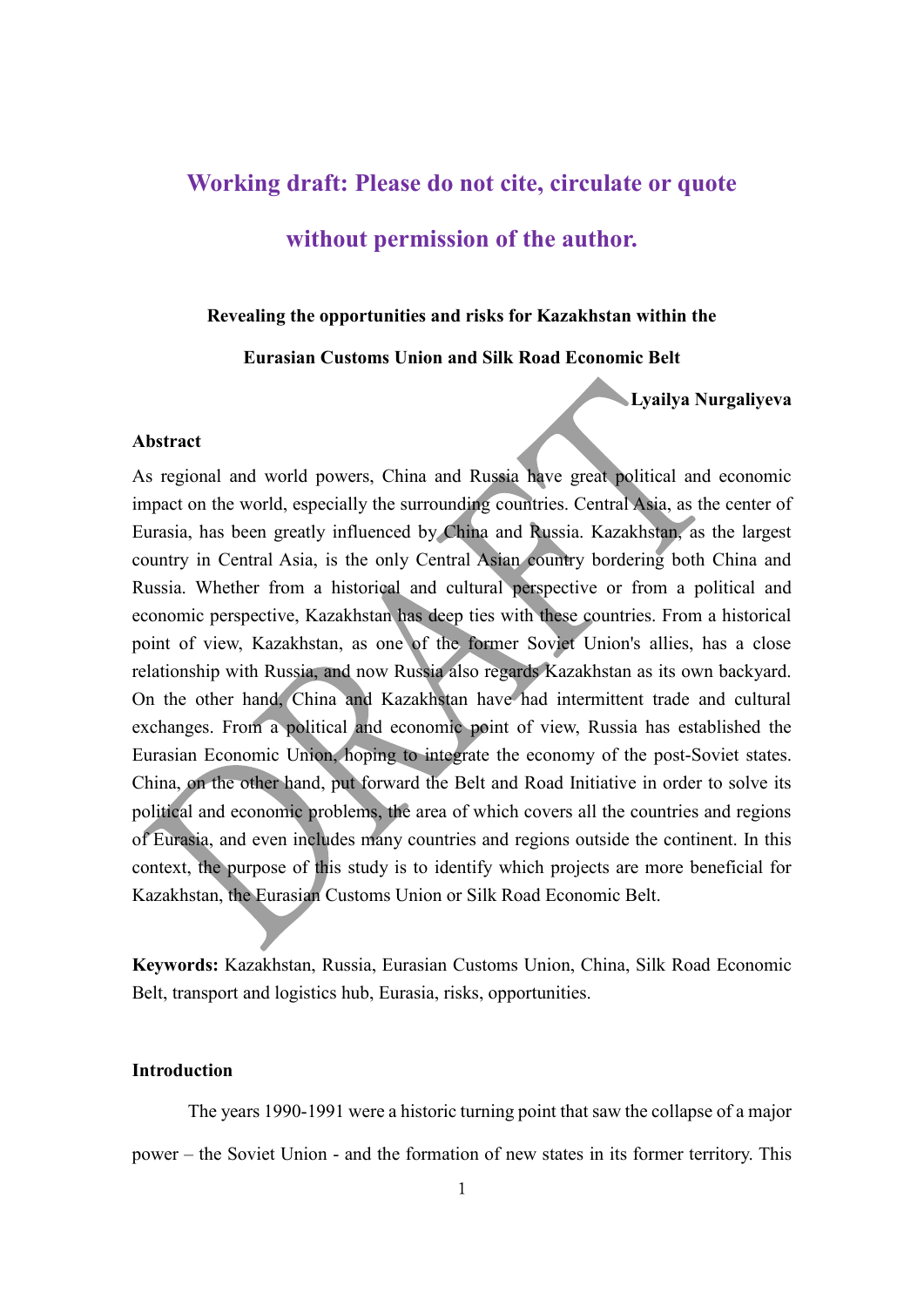proved a difficult time for the former Soviet countries as they were not ready for the shocks that lay ahead and had to fight for survival. Kazakhstan, like the rest of the former Soviet states, despite its newfound independence, had to rely on decisions made in Moscow. The Kazakh researcher, Murat Laumulin wrote that "with independence, Kazakhstan also gained many problems, such as: thousands of nuclear warheads leftover from Soviet rule, a huge territory to be protected, and a heterogeneous polyethnic population, half of which did not feel themselves to be citizens of a sovereign state. In addition, there was the issue of sharing long and unprotected borders with two global giants – Russia and China. Despite Kazakhstan's rich natural resources, its remoteness from the sea and world communications entailed a reliance on trading via these two neighbors" (Laumulin 2004).<sup>1</sup>

During the Soviet period, Kazakhstan as one of the Soviet Union republics was closely connected with the Russian economy. All the production enterprises were under the control of the Central Government – Moscow. Thus, even though Kazakhstan became politically independent state after the collapse of the Soviet Union, it was economically dependent on Russia. All existing pipelines in the Caspian Sea were designed to link the Soviet Union internally, and were routed through the territory of Russia, which meant that Russia controlled the economic lifeline of the region (Kubicek 2013: 173). This is why the main Russian oil and gas companies were actively involved in the development of Kazakh fields such as "Kumkol" and "Karachaganak" since the mid-1990s. In 1998, "Lukoil" company becomes the biggest investor in Kazakhstan. The involvement of Russian oil companies gave simultaneously economic benefits and significant

-

 $1$  Note on Translations: Unless otherwise stated, all quotations taken from Laumullin Murat have been translated by the author.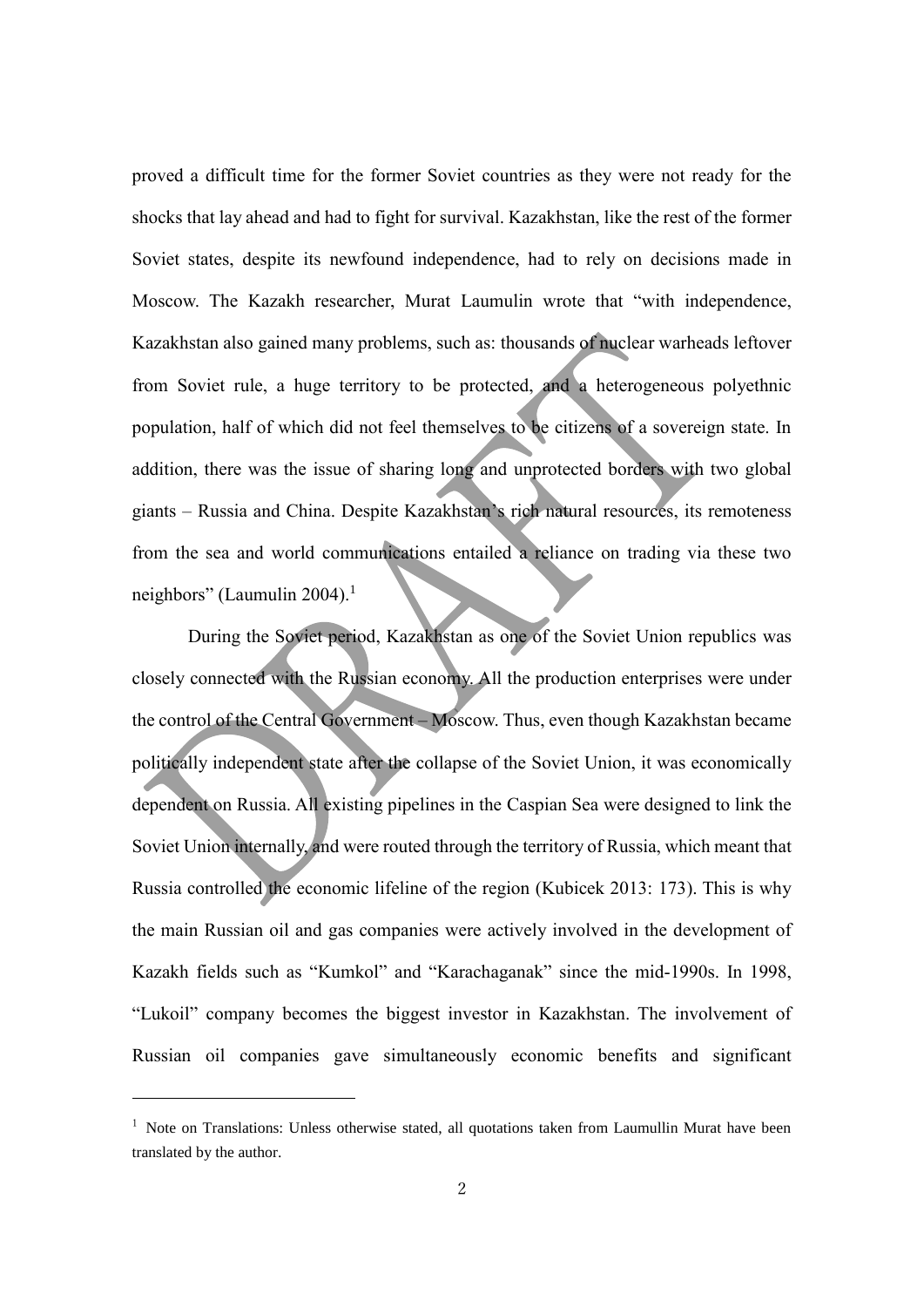geopolitical advantages to Russia (Andreev 2009).

This situation was viewed unfavorably by the Kazakh Government, and thus the discussions on the need to reduce Kazakhstan's dependence on Russia occurred, which resulted in the initiative to create the Eurasian Union. In 1994, Nazarbayev proposed the creation of a Eurasian Union, which was an attempt to control Russia within this organization through cooperation with CIS countries, based on the model of the European Union. He noted, "I have called for the establishment of a "Eurasian Union" having studied the experience of different integration organizations, in particular the European Union" (Nazarbayev 2004). He described his choice as: "After all, Germany in Western Europe was the largest state, and still remains, but if before everyone was afraid of it, the situation has changed. Nowadays, Germany behaves on equal terms with Luxembourg and Belgium, and it evokes a confidence. What do we hear from various Russian politicians? 'We shall come, take away and invade; it is bad in Kazakhstan because the Russian people are treated badly there'" (Nazarbayev 1997: 275). It seems that in response to these threats, Nazarbayev decided to create the Eurasian Union by uniting all the CIS counties against Russia's imperialism. As Yuasa Takeshi writes,

"Mostly in the mid-90s, Kazakhstan focused on the concept "Eurasianism" as the idea of tying the post-Soviet states together and Nazarbayev proposed to develop the CIS into the Eurasian Union in the future. It appears that this kind of policy aims to check and restrain the actions of Russia by utilizing such frameworks rather than willing to remain under the dependence of Russia" (Yuasa 2012: 137).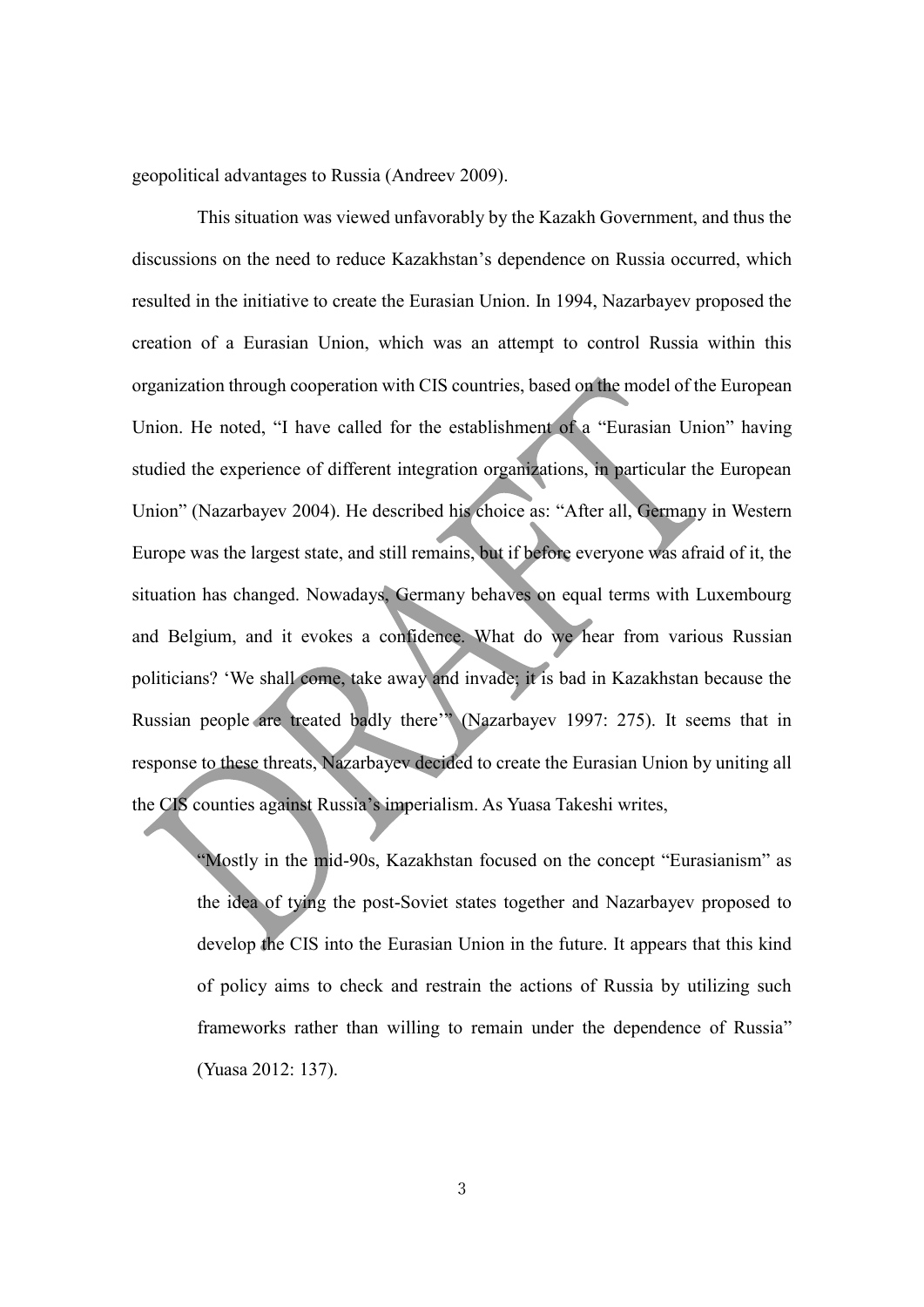Nazarbayev's concept of the Eurasian Union was based "on voluntary, equal integration into the political and economic co-development of the post-Soviet states" (Vystuplenie Nazarbayeva 2014). He hoped the Union could help create a balance in regards to Russian power through the presence of binding supranational authorities that can act freely, as in the European Union. He said at that time, "It would be great if we could create such supranational bodies as a joint parliamentary committee and then perhaps, move on to the Eurasian Union Parliament, elected on the whole territory" (Nazarbayev 1997: 275).

However, Nursultan Nazarbayev's initiative to create a Eurasian Union was rejected by some CIS countries, which delayed the time of integration for nearly 20 years. The CIS member-states had different approaches to integration processes. The foreign policy of such countries as Turkmenistan and Uzbekistan until now has emphasized the bilateral relations without joining the unions and associations with supranational authorities. Also, the old Soviet thinking that is an attempt to reestablish the Soviet Union prevented the creation of the Eurasian Union and smaller Central Asian states feared the initiative would cause them to lose their independence. President Saparmurat Niyazov of Turkmenistan was reported to have rejected the initiative as "doubtful and contradictory, with the danger of recreating the Soviet experience" (*Aziya* 1994). Conversely, some Russian commentators feared it would lead to a loss of the country's influence. The Russian journalist Vitaliy Portnikov noted that many in the Russian political establishment had a negative position towards the Eurasian Union idea as it means the "end of the inequality within CIS and a push against the influence of Russia" (Portnikov 1994).

Because of opposition like this, the first 1994 initiative to create a new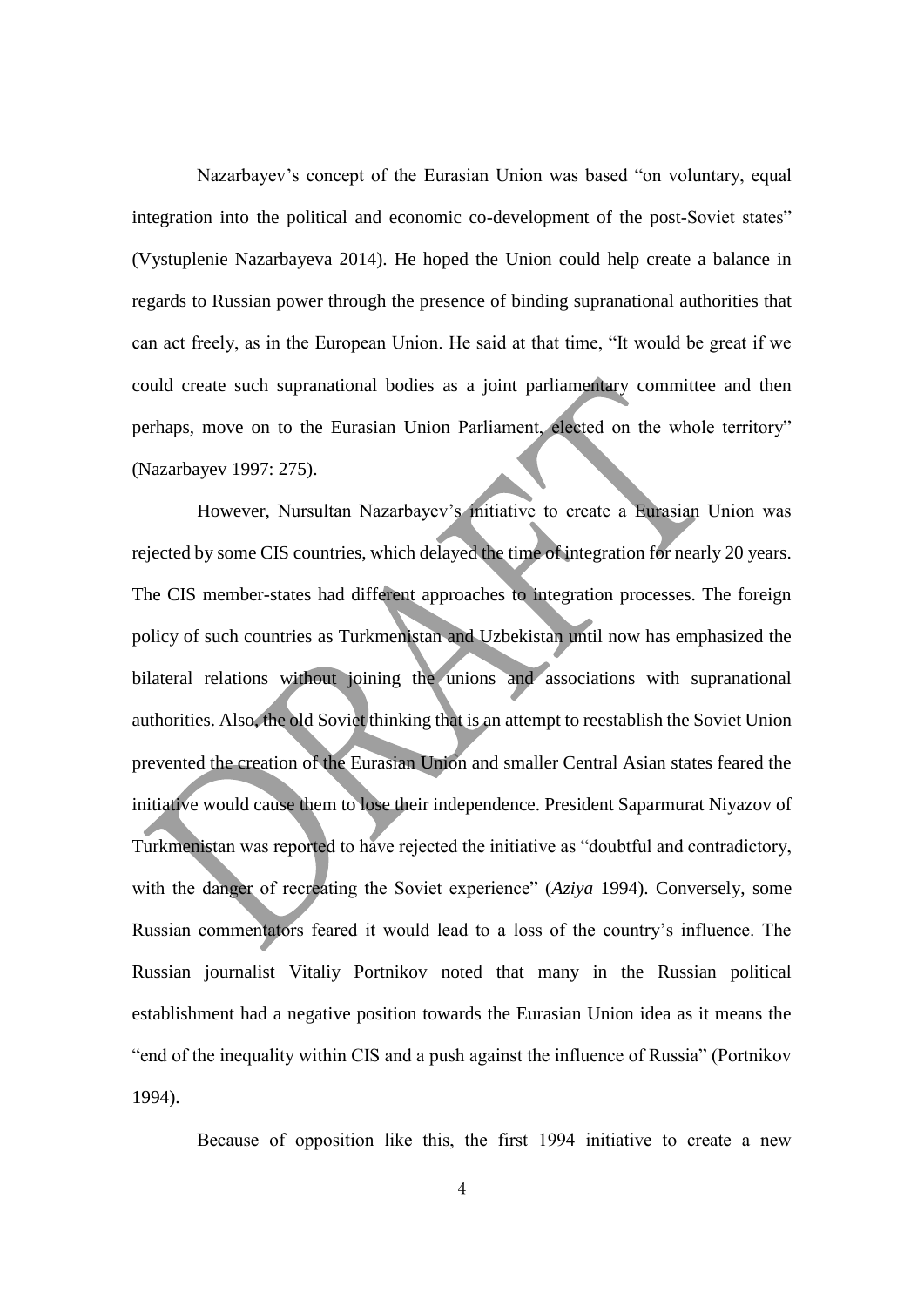integration association could not succeed, but resulted in a smaller scale economic integration, called the *Common Economic Space* of five countries, Kazakhstan, Belarus, Kyrgyzstan, Russia, and Tajikistan on February 26, 1999 and has prompted these states to proceed towards the construction of a common market. Nevertheless, this opposition was related to the old concept of Eurasianism, whereas Nazarbayev's Eurasianism was about achievement of economic benefits through economic cooperation amongst all CIS countries, an open field for attraction of investments in the economy of the partner-states, in order to strengthen their security and balance the influence of Russia.

Individual statements of the opposition within the CIS have not stopped the process of integration. Nazarbayev has actively contributed to the signing of a Treaty on the establishment of the Eurasian Economic Community (EurAsEC) on October 10, 2000 in Astana between Kazakhstan, Belarus, Kyrgyzstan, Russia, and Tajikistan as a substitute to the CIS's inability to make progress in the areas of economic integration. It addressed issues of cooperation and the abolition of customs duties within the memberstates. Seven years later, at the October 2007 EurAsEC meeting in Dushanbe, Kazakhstan, Russia, and Belarus considered the issue of forming the legal basis of the Customs Union and signed some agreements on the subject (Eurasian Economic Community). Both, Russia and Kazakhstan are major exporters of raw materials, while Belarus is an importer and a transit corridor to the West. Because of this, Kazakhstan is keen to protect its economy by using agreements to reduce duties on exports of oil and gas and export them through Belarus. The famous saying, "keep your friends close and your enemies closer" implies that Kazakhstan has to keep an eye on Russia, which is at the same time an ally and the potential threat to Kazakhstan's national security. Therefore, Kazakhstan had to proceed with the creation of a Eurasian Economic Union, which Nazarbayev believed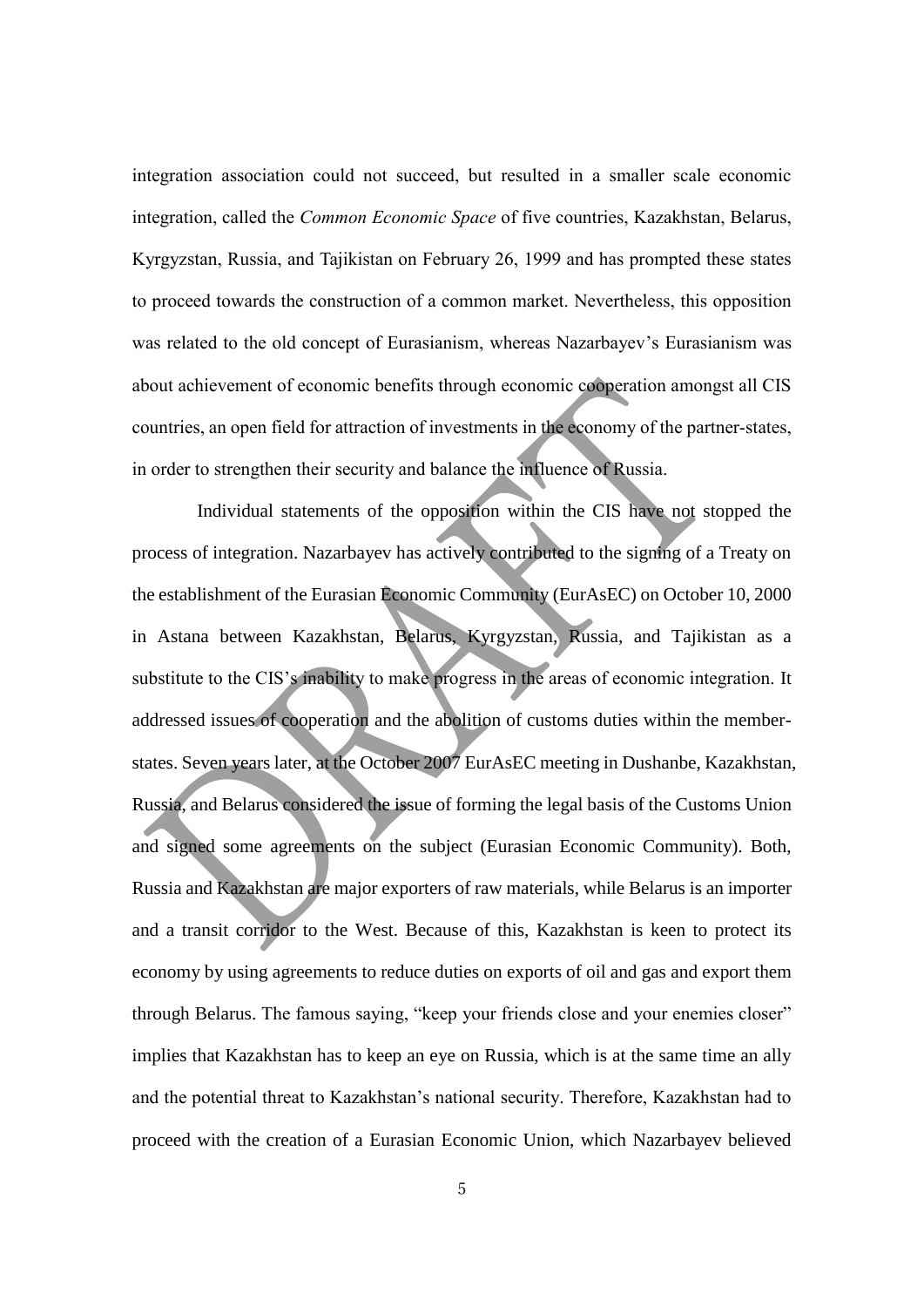would protect Kazakhstan's national interests. In an article of October 25, 2011, he argued that the Eurasian Union should rest on four basic principles: 1) economic pragmatism; 2) voluntary participation of member countries; 3) principles of equality, mutual respect, non-interference in the domestic affairs of participating countries, and inviolability of state borders; and 4) an institutional structure confined to the national level in order to protect the national sovereignty of the member states (Nazarbayev 2011).

The next step towards the Eurasian Union was the signing of the Joint Statement of the legally binding Customs Code of the Customs Union on July 6, 2010. On November 18, 2011 the Declaration on the Common Economic Space was signed, and on May 29, 2014 the Treaty on the establishment of the Eurasian Economic Union was implemented. On January 1, 2015 the Eurasian Economic Union – a new geopolitical "pole" of the modern world began (Evraziyskaya ekonomicheskaya integratsiya 2005: 7).

# **The 2010 Eurasian Customs Union and Kazakhstan's attempt to increase production**

By creating a common economic space with Russia and Belarus, Kazakhstan expected to increase production in the industrial sector, which will help to reduce dependence on oil and other natural resources. Kazakhstan wanted to use the Eurasian Customs Union as a platform for the diversification of Kazakhstan's economy (The speech of Nazarbayev 2012: 8). The foreign investors who have so far focused on Kazakhstan's natural resources, might take a greater interest in manufacturing ventures to diversify the economy away from oil and gas (Gorst 2011). Despite the fact that Kazakhstan is a landlocked country, the geographical position of Kazakhstan, bordering with Russia and China gives country not only the opportunity to be a transit hub, but also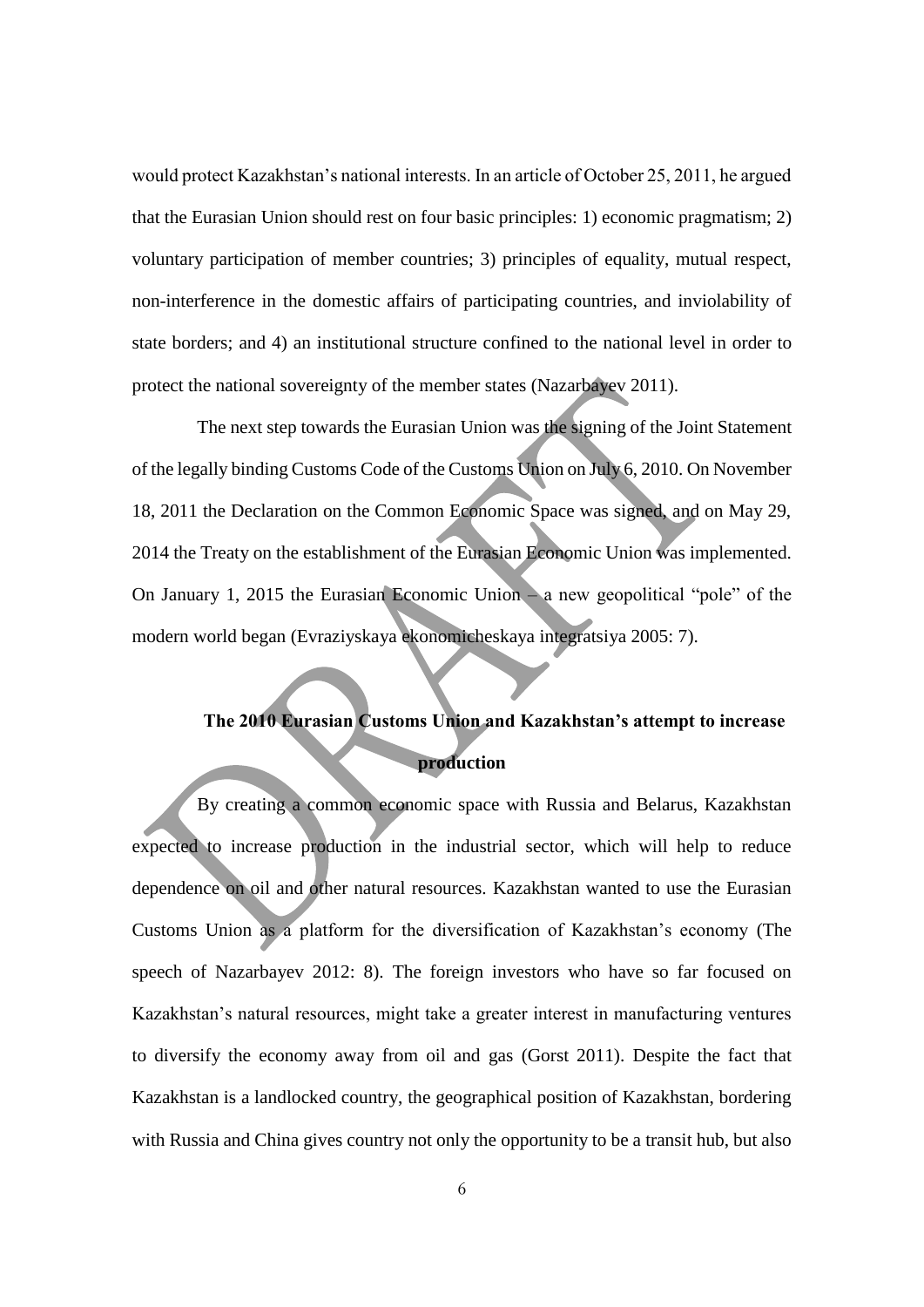to attract the investments (The speech of Nazarbayev 2012: 8). In addition, Kazakhstan can be a bridge connecting China and the EU, which will reinforce Kazakhstan's power in trade dialogues with Russia and make it to act adequately.

The Eurasian Customs Union is an inter-state organization, within which customs barriers are eliminated and there are no administrative restrictions in mutual trade. Furthermore, the Eurasian Customs Union ensures the free movement of goods, services, capital and labor, and creates a supranational legal regulation in order to contribute to the stability and growth of national economies. A supranational legal regulation was created on November 27, 2009 known as 'Customs Code of Customs Union'. According to this Code, all the 3 member-states had an equality in trade and had a chance to develop their own production and trade policies (Customs Code 2010).

At the start of the Customs Union, there was a favorable impetus for a significant increase in Kazakhstan's exports to the market of the Customs Union. The supply of raw materials and goods to Russia grew by 138% in 2011 compared to 2010 (Likhachyov 2014). However, on the contrary of Kazakhstan's hope to increase its bargaining power with Russia, the Eurasian Customs Union has created an adverse balance of trade between the countries within the organization (Isakova, Koczan & Plekhanov 2013: 4). For instance, as Figure-1 illustrates, in 2010 over 40% of Kazakh imports came from within the Customs Union, 23% from the EU-27 countries; 13% from China; 7% from CIS countries excluding Russia and Belarus; and 16% from elsewhere in the world (Isakova & Plekhanov 2012: 5).

Initially, Kazakhstan joined this organization in order to find new markets, and the Eurasian Customs Union was the path to modernization of Kazakhstan, the introduction of new and innovative technologies that will allow Kazakhstan to promote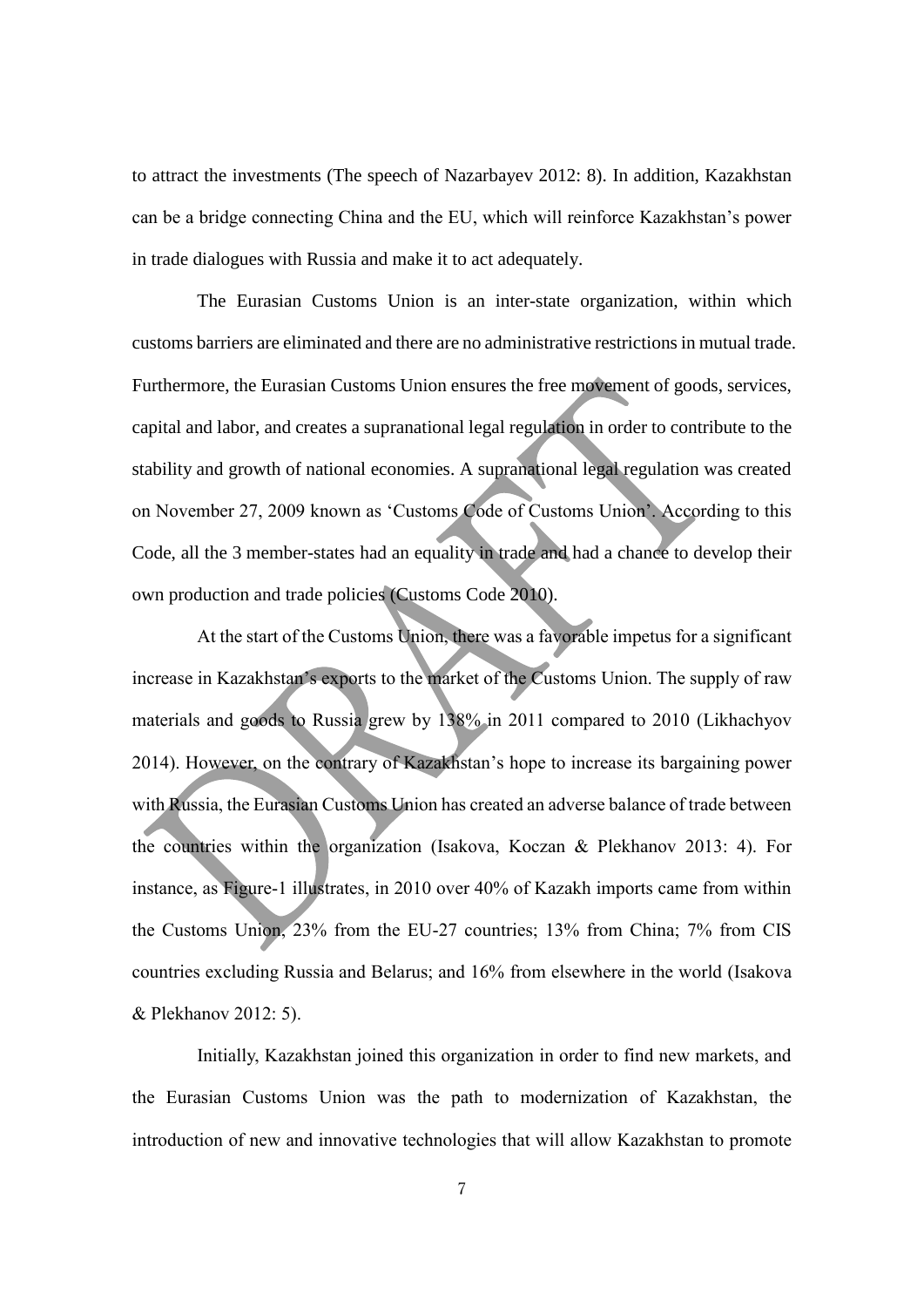economic self-sufficiency. By being more independent from Russia, Kazakhstan desired to increase its economic power (Noonan 2016) and have more economic leverage in negotiations with Russia.



**Figure-1. Kazakhstan: Import shares by trade partner, 2010**

Nevertheless, because Russian exports to Kazakhstan were primarily concentrated in such commodities as agricultural and non-agricultural, petrochemicals and metals, Kazakhstan did not move ahead and was stuck on the path of regression. For instance, Figure-2 shows that higher-value-added manufacturing and vehicles account only for 20% of Kazakhstan's imports from Russia, whereas as Figure-3 demonstrates, the 27 countries of the EU export primarily higher-value-added manufacturing goods and vehicles (56% of the total) (Isakova & Plekhanov 2012: 6-7). Here we can see the big overlap between export positions of the EU and the Customs Union, the benefits of which Kazakhstan started to doubt. In comparison with the Customs Union, the EU contribute much more to the economic development of Kazakhstan. It is especially important in light of 2008 financial crisis, when Kazakhstan attempted to decrease its dependence on oil

Source: Isakova Asel and Plekhanov Alexander (2012)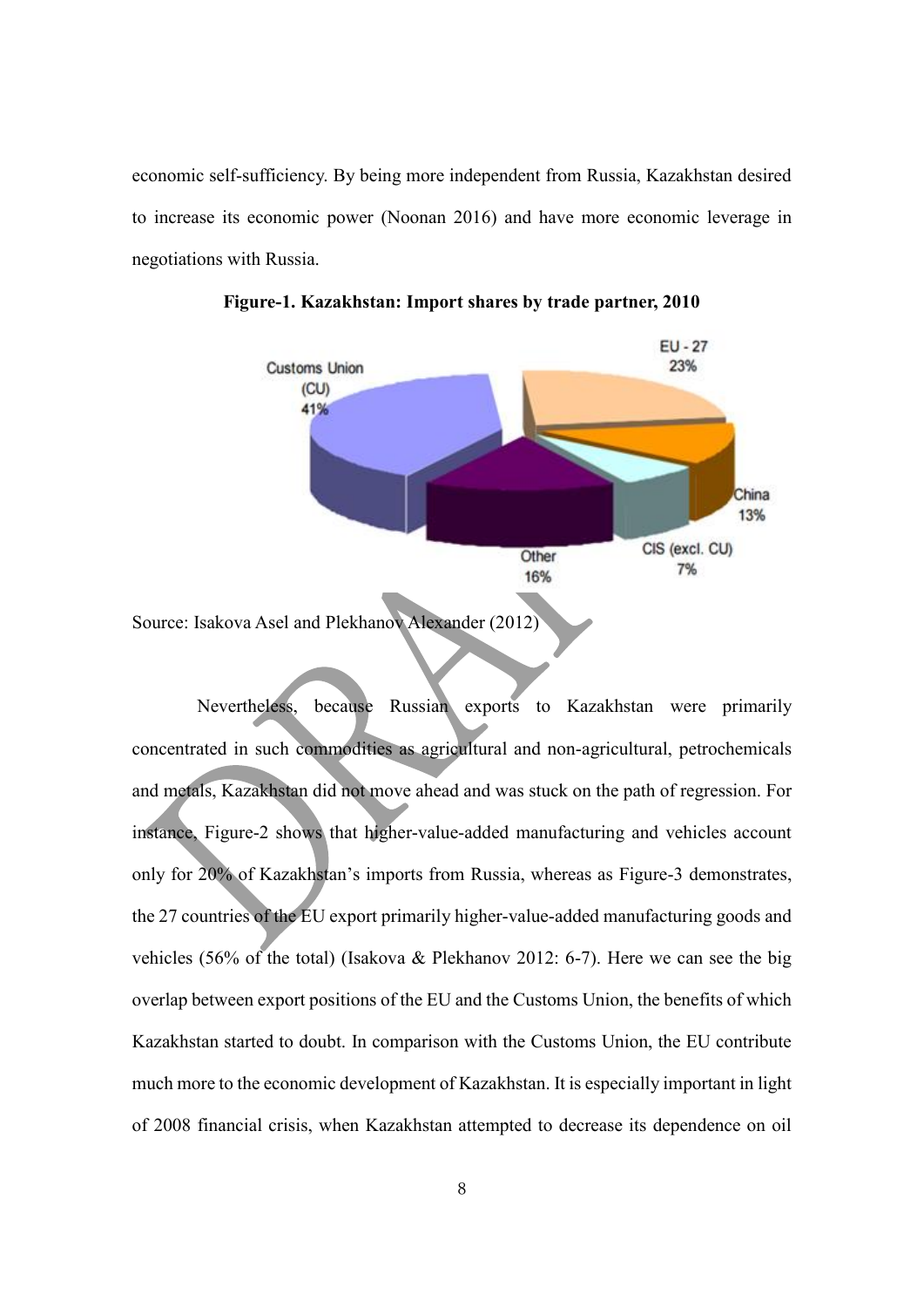exports and become a more technologically advanced country.



**Figure-2. Kazakhstan: Structure of imports from Belarus and Russia, 2009**

Source: Isakova Asel and Plekhanov Alexander (2012).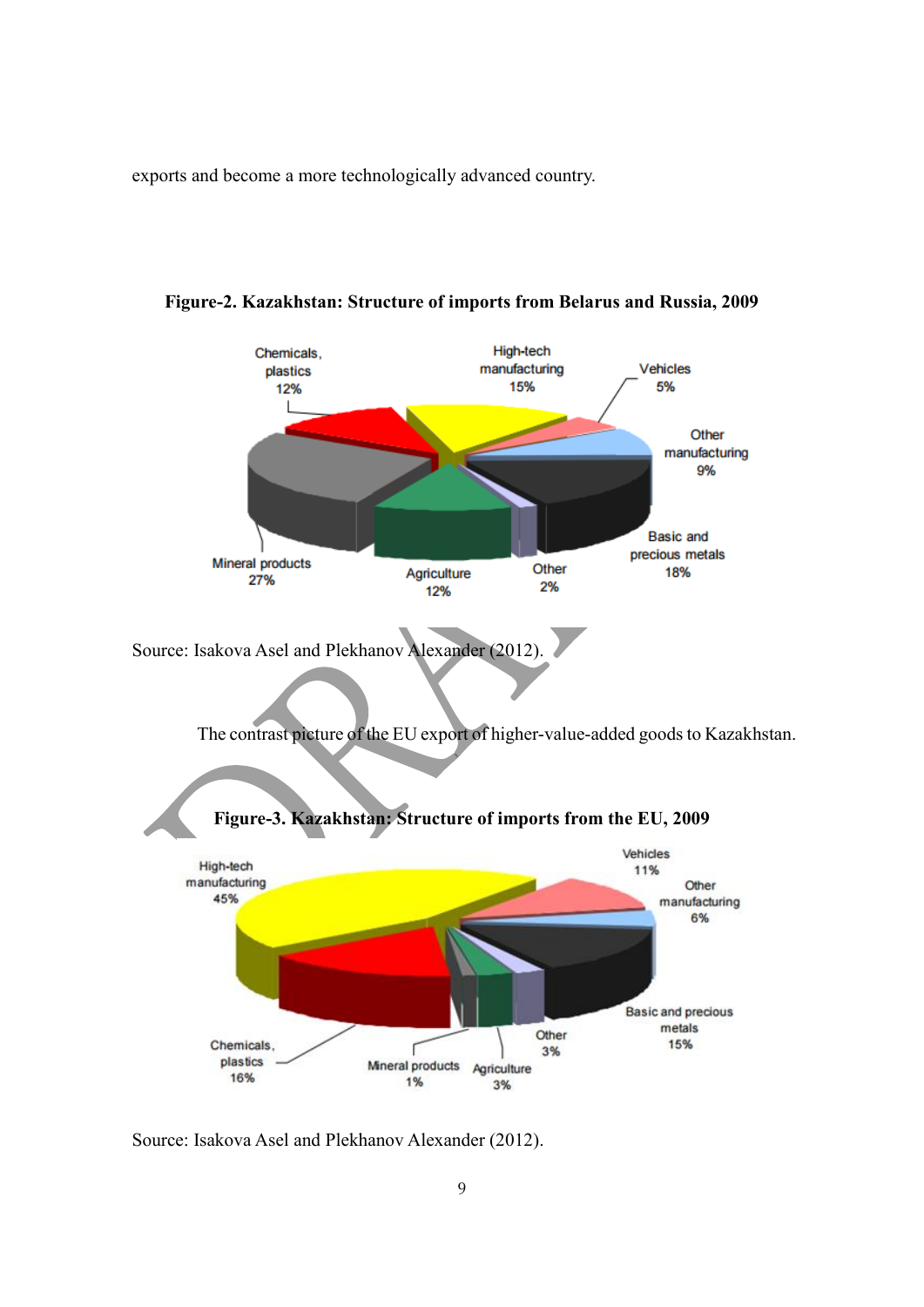Also, after the establishment of the Eurasian Customs Union, Kazakhstan had an unfavorable experience within this organization. Since the common external tariff was dictated by Russia, it increased economic efficiency only for the Russian businesses and Kazakhstan's balance of trade deficit rose. By imposing the common external tariff, the tariffs on many items not produced in Kazakhstan, but in Russia have been increased, and led to a substantial increase in imports from Russia (Tarr 2012: 3). In 2012 it was a negative of about \$12,000,000 (Kudaibergenov 2013), which gave gains for Russia and losses for Kazakhstan economy.

**Graph-1. Export and Import of Kazakhstan and Belarus within the Customs Union**



Graph is based on data: Kratkiĭ statisticheskiĭ sbornik.

Because Kazakhstan's interests were not fully taken into account by Russia, President Nazarbayev was eager to join China's Silk Road Economic Belt.

#### **About the Silk Road Economic Belt**

In September 2013, Chinese President Xi Jinping delivered a speech at Nazarbayev University in Astana, where he proposed that China and Central Asia work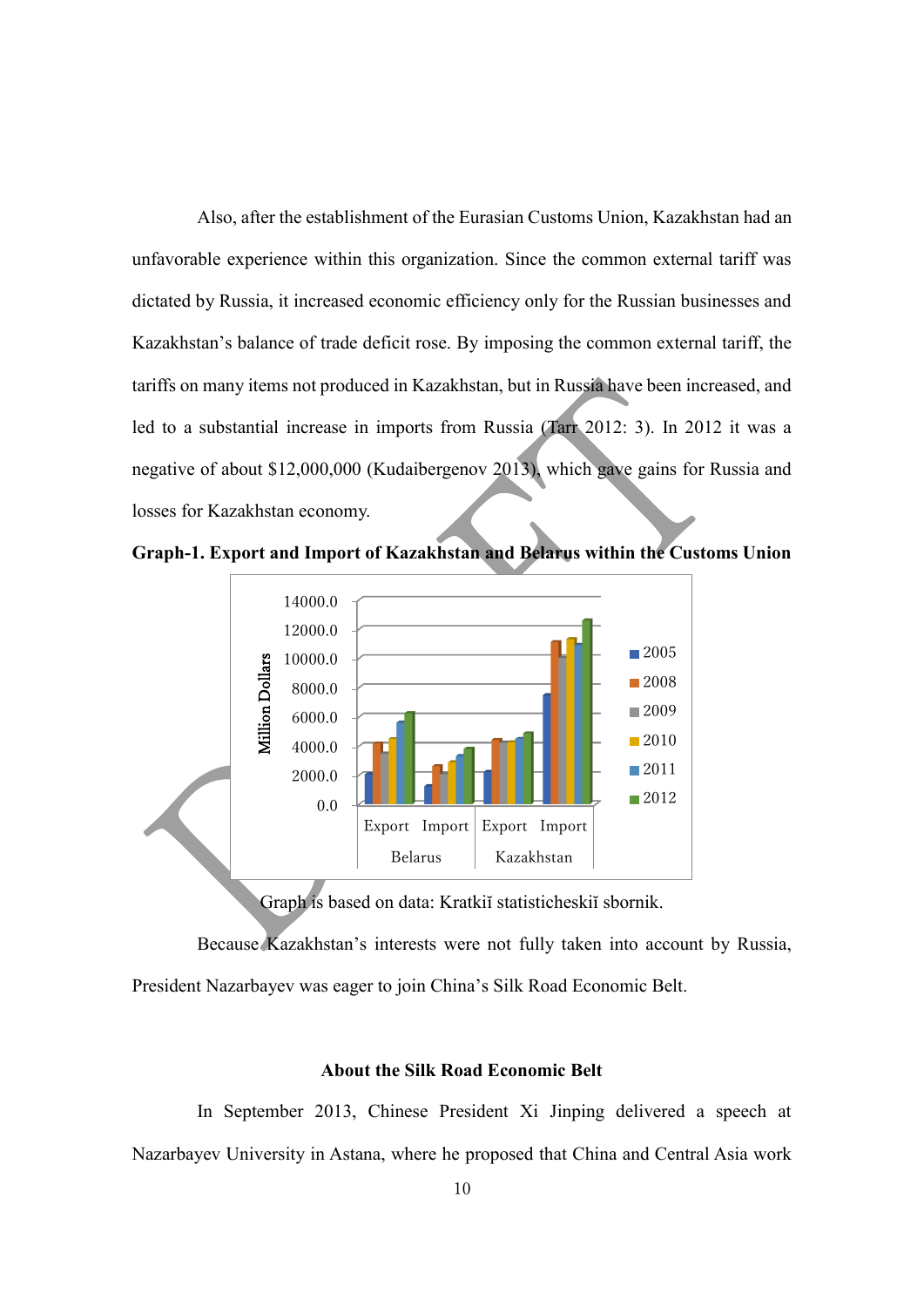together to build a Silk Road Economic Belt (SREB). His speech generated a great deal of discussion in China and overseas, and it was the most frequent subject of articles in China's official daily, the *People's Daily* (Laruelle 2018: 10). The Great Silk Road, which once stretched across three continents, was added to the UNESCO World Heritage List in June 2014. Since then, the establishment of the new 'Silk Road Economic Belt' has continued to garner a great deal of attention. A total of seven belts have been planned in various fields, including transport, energy, trade, information, science, agriculture, and tourism. This project has the potential to become a large-scale free trade zone spanning from Central Asia to the north-western provinces of China, then on to Eastern and Central Europe.

As Chinese experts have noted, "In a situation, where the eastern direction of the development of China is blocked by the US and Japan, the idea of an economic belt of the Silk Road helps China to establish and develop strategies towards the West and thereby, can contribute to effectively support China's economic growth, as well as the development of the Eurasian Economic Cooperation. However, competition amongst the great powers in Central Asia is becoming tougher, and therefore the construction of the economic zone of the 'Silk Road' is believed to help reduce conflict and help find a mutually beneficial means of development" (Xin 2016, Zhang 2015, Yang 2015, Wang, Sun, Zhao, Wu 2014). Similarly, another Chinese scholar, Zeng Xiang Hong has argued that the Silk Road Economic Belt provides relevant countries with a new degree of freedom as they can choose whether to engage in bilateral or multilateral cooperation according to their need and preference. He also noted that China only seeks economic cooperation with other countries along its border, and has no intention to expand political power (Zeng 2016).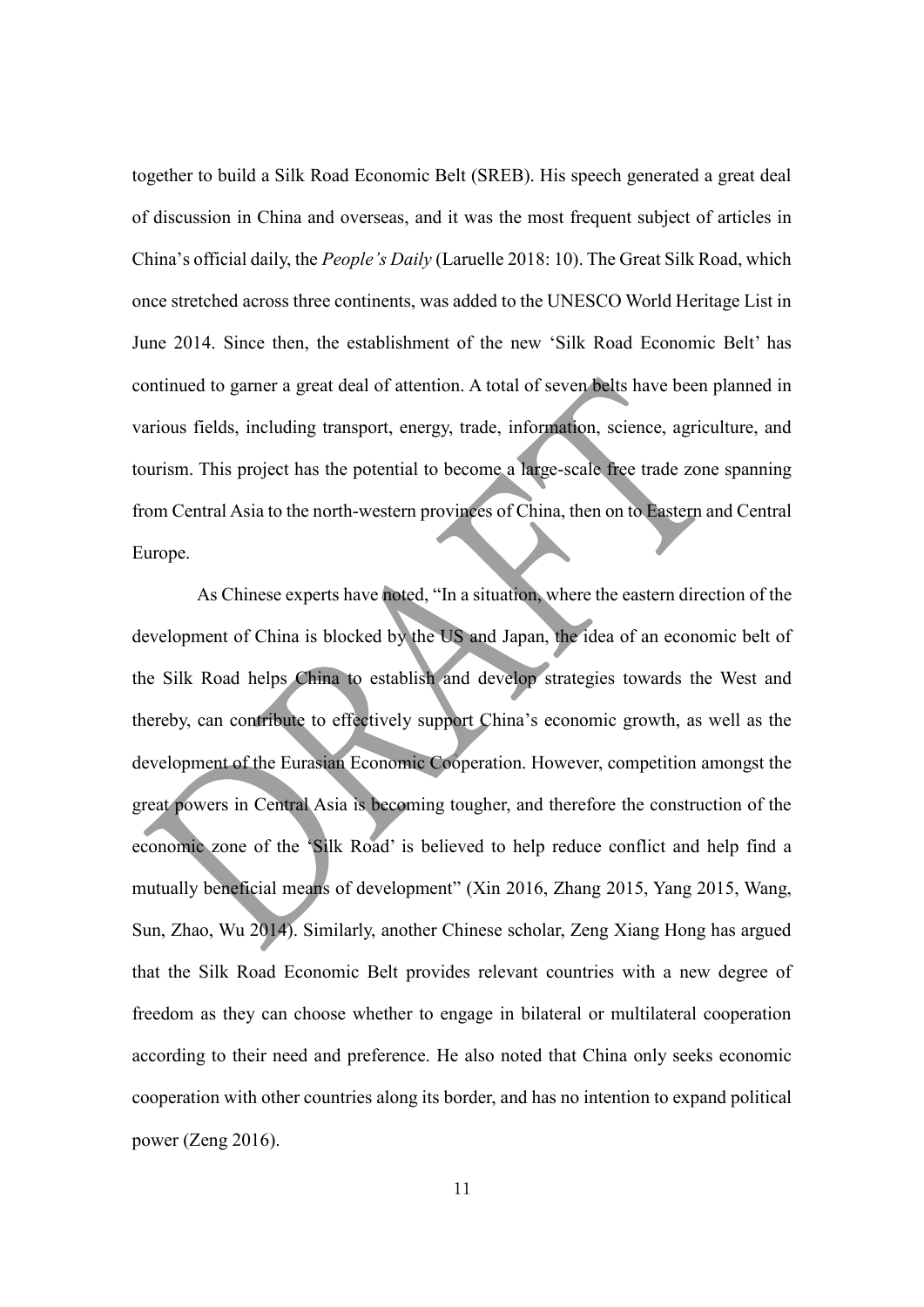The reason why Xi Jinping delivered his speech in Kazakhstan was because in comparison to other Central Asian states, Kazakhstan offers key geographical advantages. China will have been well aware of Kazakhstan's capacity to open up new cargo routes, access markets in the Customs Union, and the country's favorable investment climate.

Kazakhstan's goal to access international markets are laid out in the state '100 concrete steps' program, which is in line with China's plans to implement infrastructure projects for the New Silk Road. At the Second Summit for Silk Road Countries, the Institute of World Economy and Politics of the Republic of Kazakhstan Director Sultan Akimbekov stated that China's strategy to build a transport corridor along the New Silk Road will provide Kazakhstani products with access to world markets, bringing huge economic benefits to the country in the process. Director Akimbekov views Kazakhstan as the center of all transit and logistics corridors that run through the Central Asian region, a geographical position that comes with huge financial reward (Miras 2015).

The Chinese side have laid out a path for the northern channel of the new Silk Road that passes from Western China through Kazakhstan, Russia, the Baltic Sea, Belarus, and then on to Western Europe. This means that current Chinese view of the Silk Road sees Kazakhstan not only as transit country (a state that derives economic reward from the transit of cargo through its territory), but also a key player in the northern Eurasian corridor (Zhao 2015). This will be further discussed in the next section.

#### **Kazakhstan as the largest transport and logistics hub in Eurasia**

According to Kazakhstan and Chinese analysts, "the key role in the implementation of the 'Silk Road Economic Belt' has been given to Kazakhstan, and Kazakhstan is in the best position in terms of attracting investments (Map-1). The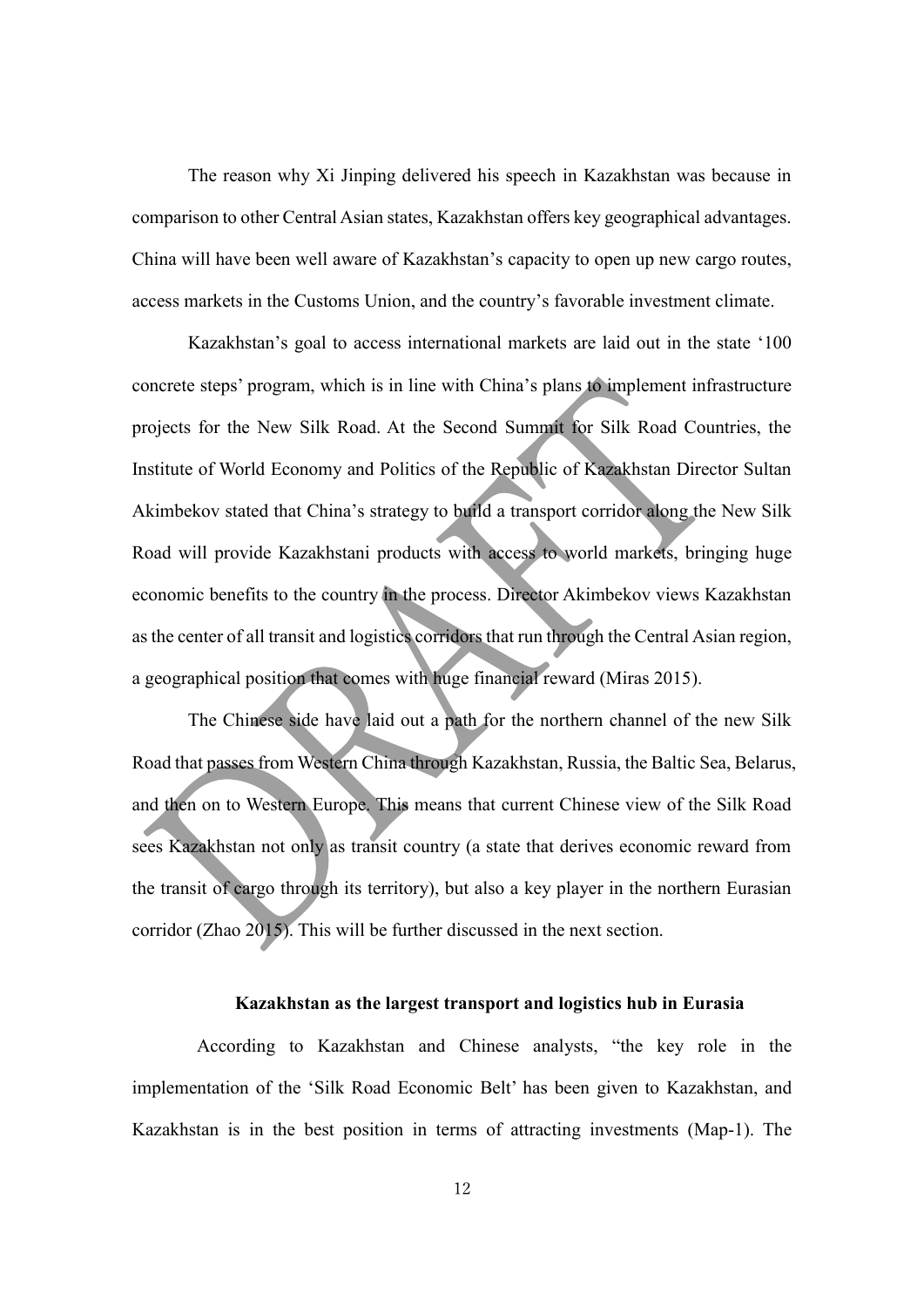accumulated foreign direct investment (FDI) from China to countries of the Eurasian Union in 2009-2013 increased from \$11.02 billion to \$24.67 billion. An impressive 91.5% of the total figure (\$22.57 billion) was directed at Kazakhstan. From September 2013 to December 2015, the two countries signed investment agreements worth \$54 billion. China's participation in the formation of a renewed Kazakh transport infrastructure includes plans for the construction of the Almaty ring road, a road leading towards Alashankou station, and a large-scale project that will help optimize Astana's public transportation system. These plans have gained a great deal of attention in Kazakhstan (Kaukenov 2017: 160). Indeed, the adoption in November 2014 of the new economic policy 'Nurly Zhol – Path to the Future', the main focus of which was on infrastructure development is in fact, consistent with the Chinese 'Silk Road Economic Belt' initiative and aims at maximizing the benefits of its implementation.

## **Map-1. Kazakhstan's position within the New Silk Road**



Speaking at the Astana Economic Forum in Astana on May 22, 2015 the president of Kazakhstan Nazarbayev offered to create a new high-speed multi-modal transport route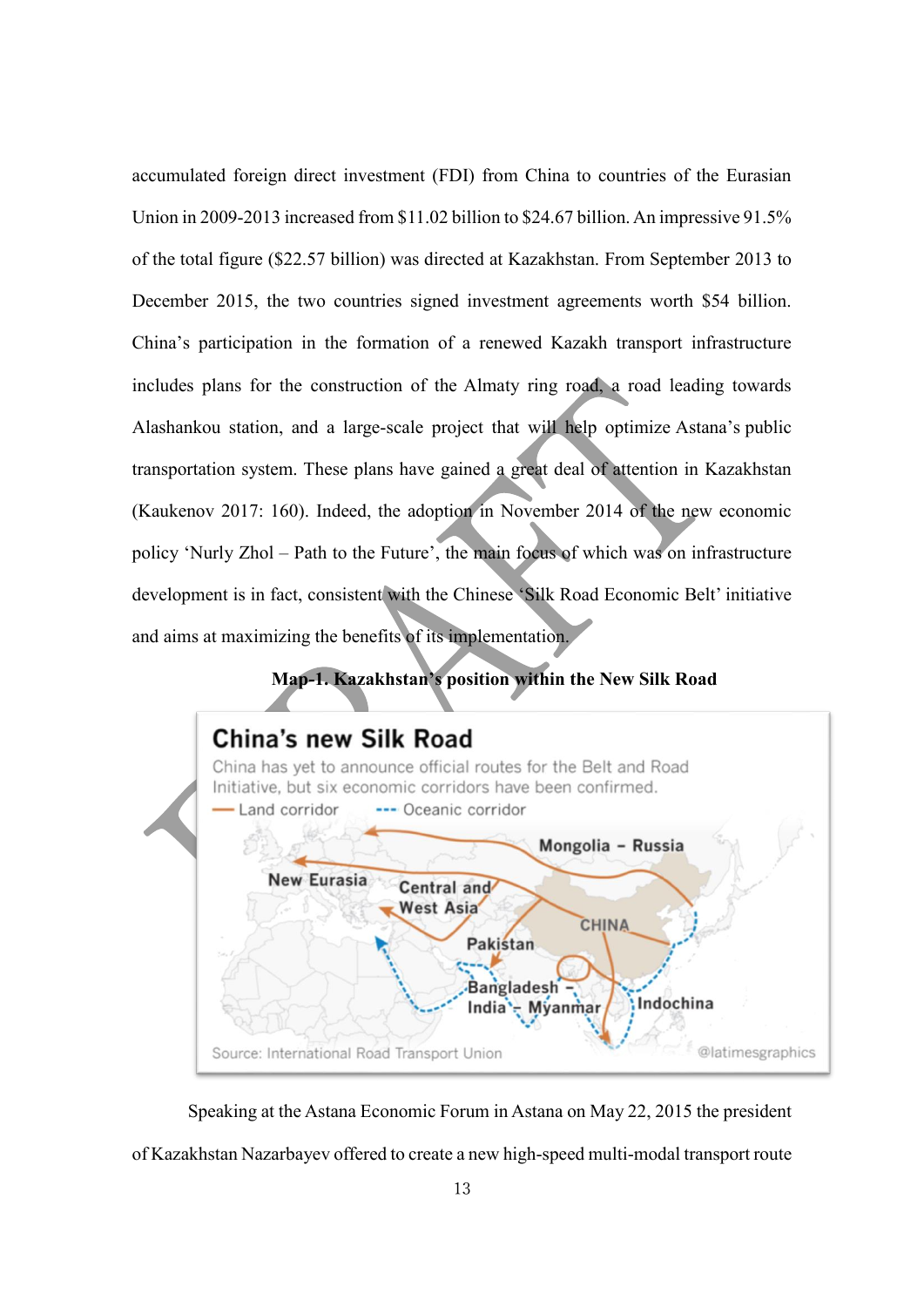called the Eurasian transcontinental corridor. He noted, "It will run through the whole territory of Kazakhstan and will allow for the free transit of goods from Asia to Europe and back. This is much shorter than the maritime route" (Nazarbayev 2015). The President stressed that even today the volume of trade between China and the European Union accounts for almost 600 billion US dollars and is projected by 2020 to rise to 800 billion US dollars. Nursultan Nazarbayev stated "therefore, the development of a land route to Europe is of great importance to the growth of Asia as a whole. And here will arise new opportunities for Kazakhstan, because as noted by specialists, the land route will be much shorter than the maritime route - almost three times" (Nazarbayev 2015).

The main cargo of the "New Silk Road" will be carried out from East to West. The western and central provinces of China will be in direct railway communication with the EU on the rail route through Kazakhstan's Dostyk station. The delivery of goods to Europe by rail is, on average, 2-3 times faster than the sea, which is a significant competitive advantage for the transportation of goods that require high speed delivery. In addition, the transport infrastructure of East China (the inland waterway on the Yangtze river) is heavily congested, leading to an increase in time for the transportation of goods from the western and central provinces by sea. Thus, cargo to Europe through Kazakhstan's Dostyk can be delivered over 16-17 days and the cost is 8,100 US dollars, which is significantly lower than through Russia, at 11,200 US dollars (Ekonomicheskiy koridor 2012).

According to Forbes Kazakhstan, the implementation of the Silk Road project involves several steps. One of the steps of cooperation in the field of transport was the document signed during the second meeting of the Kazakh-Chinese Business Council. This agreement between Joint Stock Company "KTZ Express" and "GK Lianyungang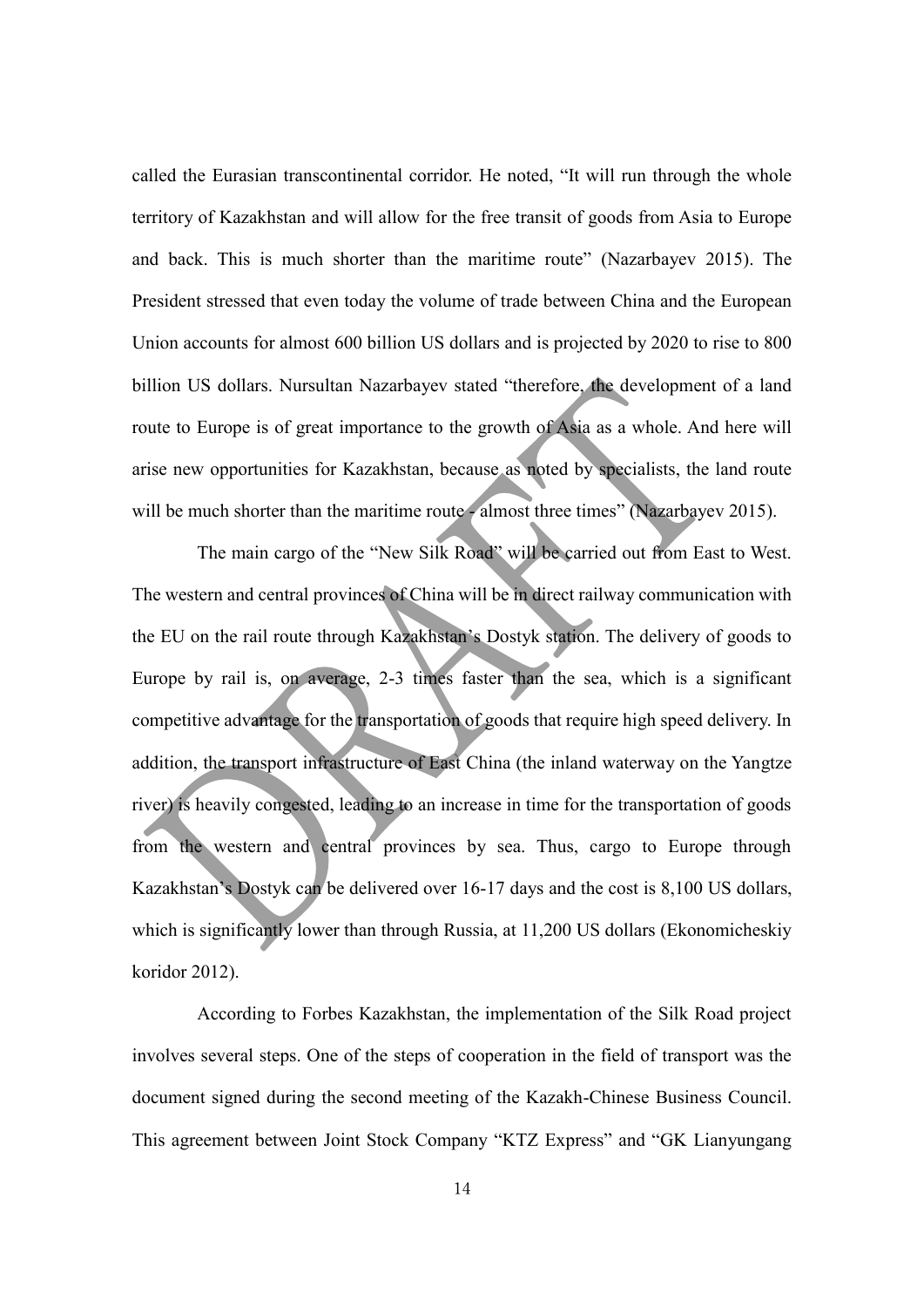Port" is aimed at strengthening and improvement of the international traffic through the new Eurasian continental transport corridor. As part of the newly created joint venture, the work on the construction of a logistics terminal in the port of Lianyungang is being held. For those purposes, the project proposes investments totaling 99.3 million US dollars, in which the share of the Kazakh side is 6 billion 126 million 666 thousand tenge (Kuda poidut 2015).

Another "transport" document was signed between Joint Stock Company "Kazakhstan Temir Zholy" and the corporation "Chinese Railways". The agreement provides for the development of freight traffic between Kazakhstan and China, as well as railway transport corridor such as: China – Kazakhstan – Europe, China – Kazakhstan – Central Asia and in the opposite direction. In addition, the planned development of the border railway crossing Dostyk - Alashankou and Altynkol - Horgos, as well as the railway infrastructure nearby them, electronic data exchange, improving the technology of container transport, increasing the number of container trains, the deepening of cooperation of logistics companies, quality improvement and working conditions of employees of both sides. According to specialists, the turnover of China and the EU should rise to 800 billion US dollars in 2020. Nowadays the share of Kazakhstan in this turnover is very low. Thus, it is planned that the modernization of transport and logistics hub will increase it to 8% (Kuda poidut 2015).

As noted previously, in order to implement its new economic policy on infrastructure development called 'Nurly Zhol – Path to the Future', Kazakhstan joined the China-led Asian Infrastructure Investment Bank on October 24, 2014, which was initiated by President Xi Jinping in 2013. The main purpose of AIIB is to promote economic development, create wealth, and improve the interaction of infrastructure in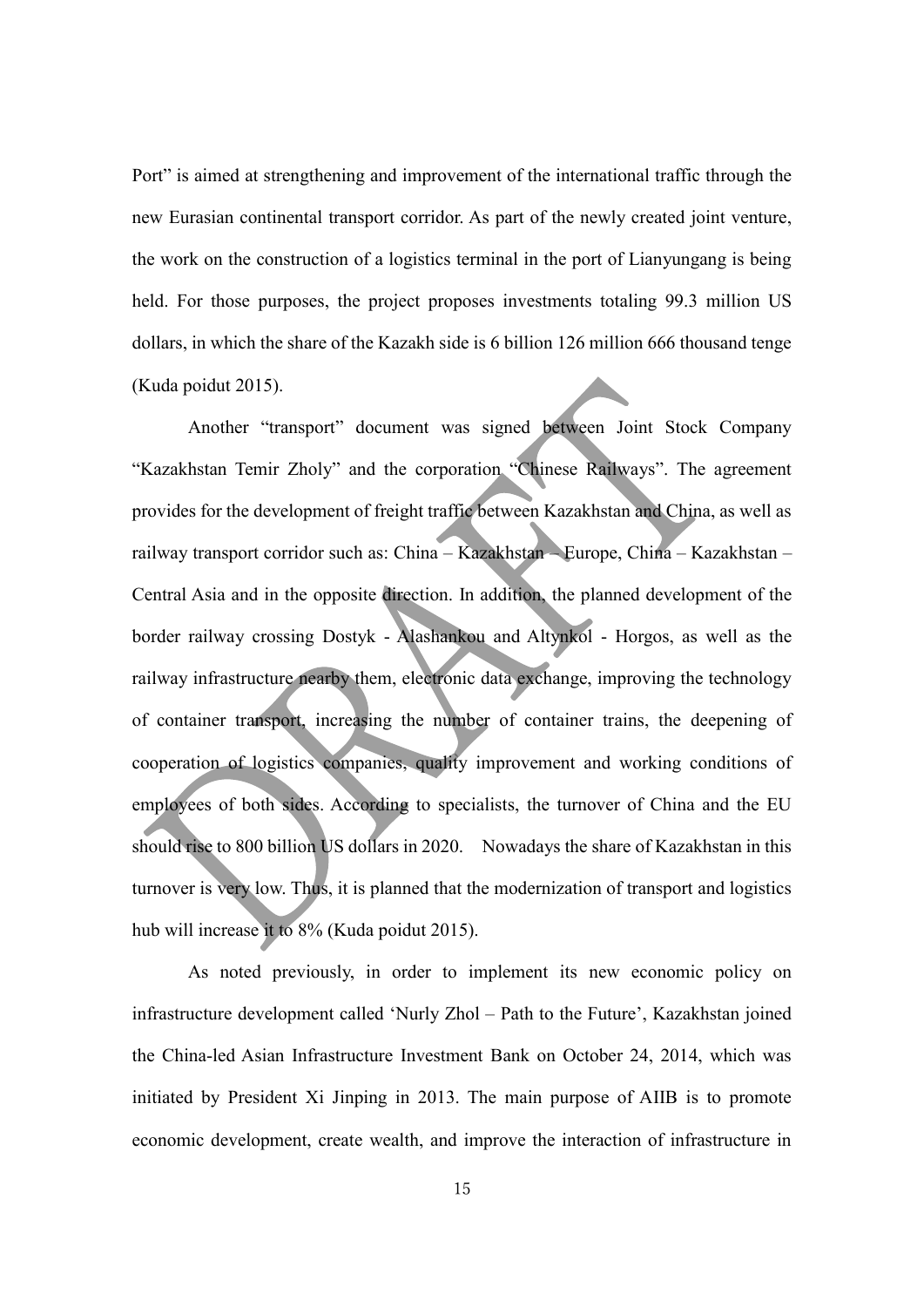Asia. According to Tom Miller, Xi Jnping has created its own multilateral development bank because "bilateralism has its limits, and smaller states do not want to be reduced to Chinese clients" (Miller 2017: 36). The authorized capital of the bank amounts to \$100 billion, but it plans to lend no more than \$2 billion per year for its first five years of operation. (Miller 2017: 40). The AIIB, co-founded by Kazakhstan, received the highest credit rating of Moody's (AIIB 2017). In fact, two years earlier, Kazakhstan's Minister of National Economy Erbolat Dosayev pinned his hopes on the AIIB by saying, "hopefully it will become one of the most prominent banks in the region when it comes to financing social and economic projects in the field of energy, transport, logistics, urban and rural infrastructure" (V Almaty 2015).

China also established a special fund for the Silk Road in the amount of 40 billion US dollars, which will focus directly on the funding of projects, for which Kazakhstan holds a key geographic position. All these agreements provide opportunities for building infrastructure and rely on investments. China is the biggest trade partner of Kazakhstan, along with the European Union and Russia. Indeed, most of Kazakhstan's exports (oil, gas, mining products) are with China. The latest agreement with China regarding development in the non-oil sector, which includes the transfer of a number of industrial enterprises to Kazakhstan, as well as cooperation in the field of logistics, and collaboration between "Kazakhtelecom" and Chinese "Huawei", have already brought fruitful results. Moreover, Astana could be turned into a regional hub of the Asian Bank of Infrastructure Investments (Akizhanov 2015).

According to Kazakhstan researcher of China Konstantin Syroezhkin, Kazakhstan also can obtain the benefits from AIIB such as: the possibility of obtaining bank loans on favorable terms (interstate loans are always more expensive and harder),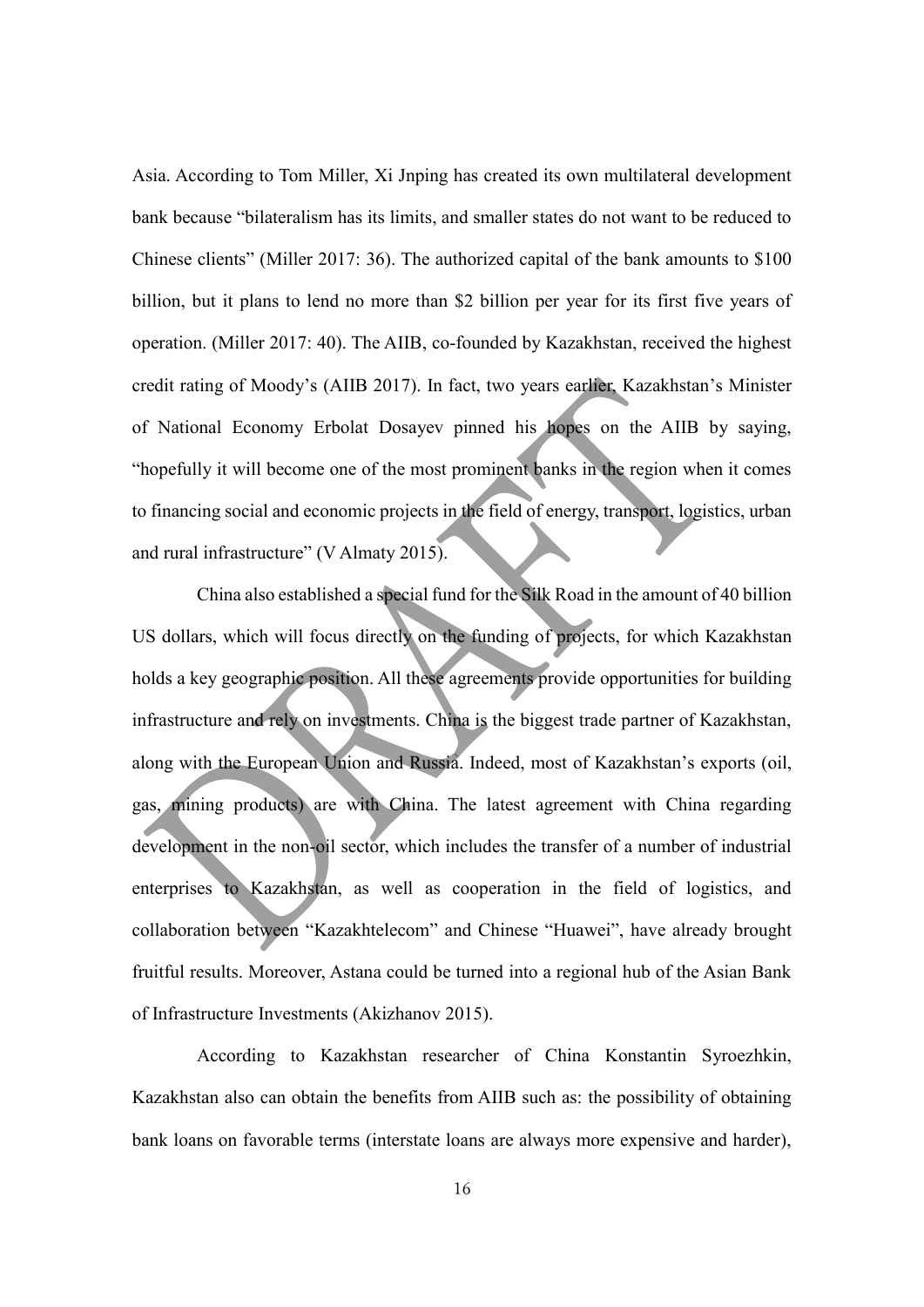and implementation of projects of interest to Kazakhstan. Since Kazakhstan is one of the founder-states of the bank, it will have certain preferences. He also added that the advantages for Kazakhstan in the project Silk Road project are the following: "Kazakhstan, primarily because of its geography, is a transit country. One way or another, but all transportation routes in the Economic Belt of the Silk Road pass through Kazakhstan's territory. Hence, Kazakhstan can use Chinese interest in Silk Road in order to develop its transportation and logistics infrastructure. Secondly, the money for transit. Third, new jobs. Fourth, the expansion of areas of cooperation with China, since the project includes not only roads, but also cooperation in the real sector of economy" (Syroezhkin 2015).

Kazakh-Chinese investment cooperation is upgraded to a new level. Until nowadays, the majority of investment companies of China in Kazakhstan have been associated with the fuel sector – oil and natural gas, as well as the construction of pipelines. From now on, the interaction will be in the non-primary sector. The turning point was the December talks of Heads of Government Karim Massimov and Li Keqiang in Astana, when they signed a package of agreements worth 14 billion US dollar to implement joint projects in the fields of energy, industry, transport, agriculture, oil and gas (Kuda poidut 2015).

A new phase of investment cooperation could be seen from the fact that Kazakhstan supported the proposal of Chinese program for the transfer of production capacity to its territory such as the production of glass, cement and processing of agricultural products. According to an independent director of Joint Stock Company "Baiterek development" Emil Milushev, signing of the agreements with China will give a powerful impetus to the development of non-primary sectors of Kazakhstan's economy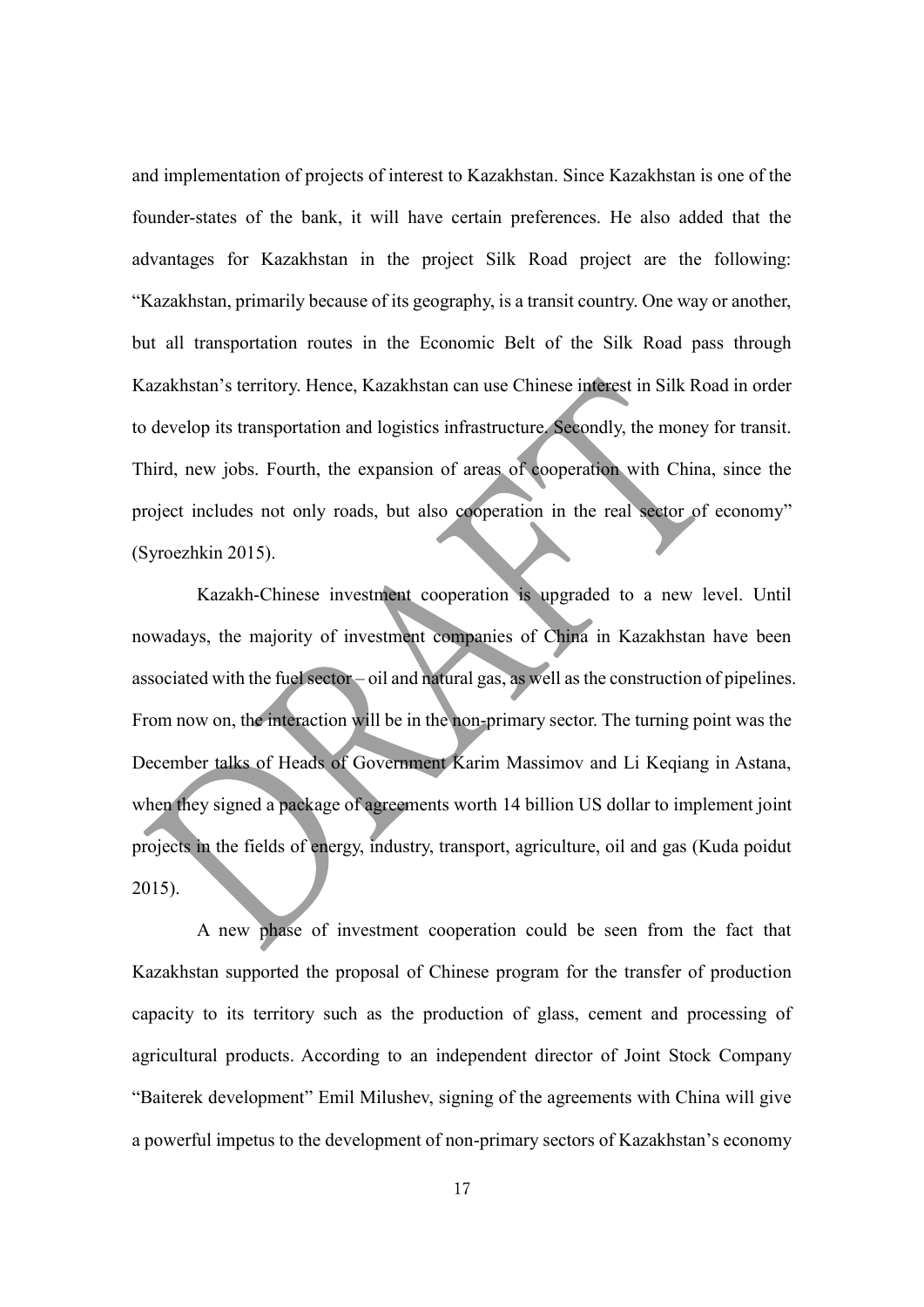such as transport and logistics, production of building materials, processing of agricultural products (Kuda poidut 2015).

Today, Kazakhstan is unequivocally the leader in terms of attracting Chinese Foreign Direct Investments (FDI) among the countries of the Eurasian Economic Union. The accumulated foreign direct investment (FDI) from China to the Eurasian Union in 2009-2013 increased from 11.02 billion US dollars to 24.67 billion US dollars and 22.57 billion US dollars (91.5% of the total amount) accounted for Kazakhstan. This is stated in a report published by the Center for Integration Studies of the Eurasian Development Bank "Monitoring of direct investment in the countries of Eurasia-2014". According to experts, this is largely due to the less favorable tax and investment climate in Russia in comparison with its partners in the Eurasian Union (Bayazitova 2015).

Every argument has two sides and the next section discusses the opportunities and risks for Kazakhstan in the creation of the Silk Road through its territory.

#### **Opportunities and risks for Kazakhstan in the construction of the Silk Road**

If the opportunities of the New 'Silk Road' for China is obvious, what are the opportunities for Kazakhstan in the construction of such a transport corridor? First of all, there are economic benefits from transit through its territory, which could increase the trade turnover between Kazakhstan and China by up to \$40 billion by 2015. By comparison, in 2013 it amounted to \$28.5 billion (Tret'ya prezentatsiya 2015). According to Nazarbayev, it is expected that by 2020 the volume of trade between the neighboring countries of Kazakhstan will grow by half, reaching \$1 trillion (Nazarbayev 2012). By 2020, the road is expected to increase the gross domestic product (GDP) of Kazakhstan by 68% compared to 2010. On the other hand, Kazakhstan hopes that China and other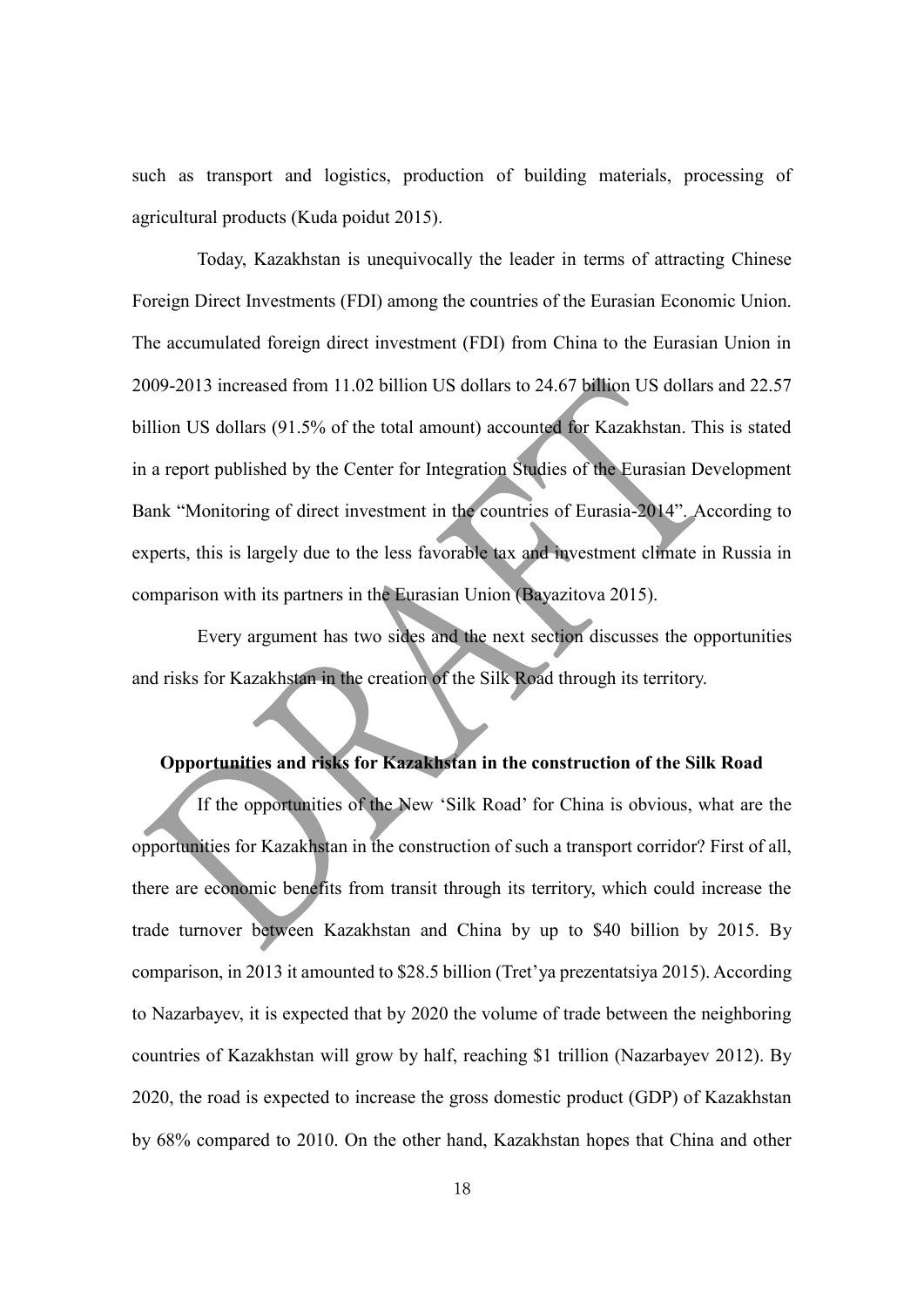donors will increase investments. Thus, the Asian Development Bank (ADB) has provided \$700 million to the Republic of Kazakhstan to assist in the reconstruction of the main road of the project 'New Silk Road' that will help transform the country's economy (Aziatskiy bank razvitiya 2015).

Secondly, the Trans-Kazakhstan route linking Europe and Asia will account for 5-8% of the potential trade between China-the EU-China every year until 2020. Across the next 10 years, over \$30 billion of public and private investment will be pumped into the transport sector. Investment in infrastructure in the broadest sense - in the spheres of finance, transportation and human capital - are the basic conditions for the long-term socioeconomic development of Kazakhstan. The extensive program to develop Kazakhstan's infrastructure "Nurly Zhol" includes a qualitative re-organization of transport (land, air and sea) links. In addition, this program will allow the country to have greater access to world markets (Koshanov 2016: 7-8). Speaking at the One Belt, One Road High Level Forum on International Cooperation in May 2017 in Beijing, President Xi emphasized that Kazakhstan is a "champion" in enhancing its transit and transport potential (Nuryshev 2018). A new large trade artery called the Khorgos-East Gate Special Economic Zone, which was announced on July 2, 2014 by Kazakhstan's president Nursultan Nazarbayev is slowly taking off. The Altynkol train station, which feeds the Dry Port, has received 353, 000 containers in the first nine months of 2018, a figure 45 percent greater than all of 2017 (Le Corre 2019). This improved logistic ecosystem will mean that Kazakh producers of food, machinery, leather products and many other emerging industries will be able to quickly enter foreign markets. China's active trade balance with the EU means that many trains will return from Europe with empty containers. Importing goods from the EU and exporting to China will give Kazakh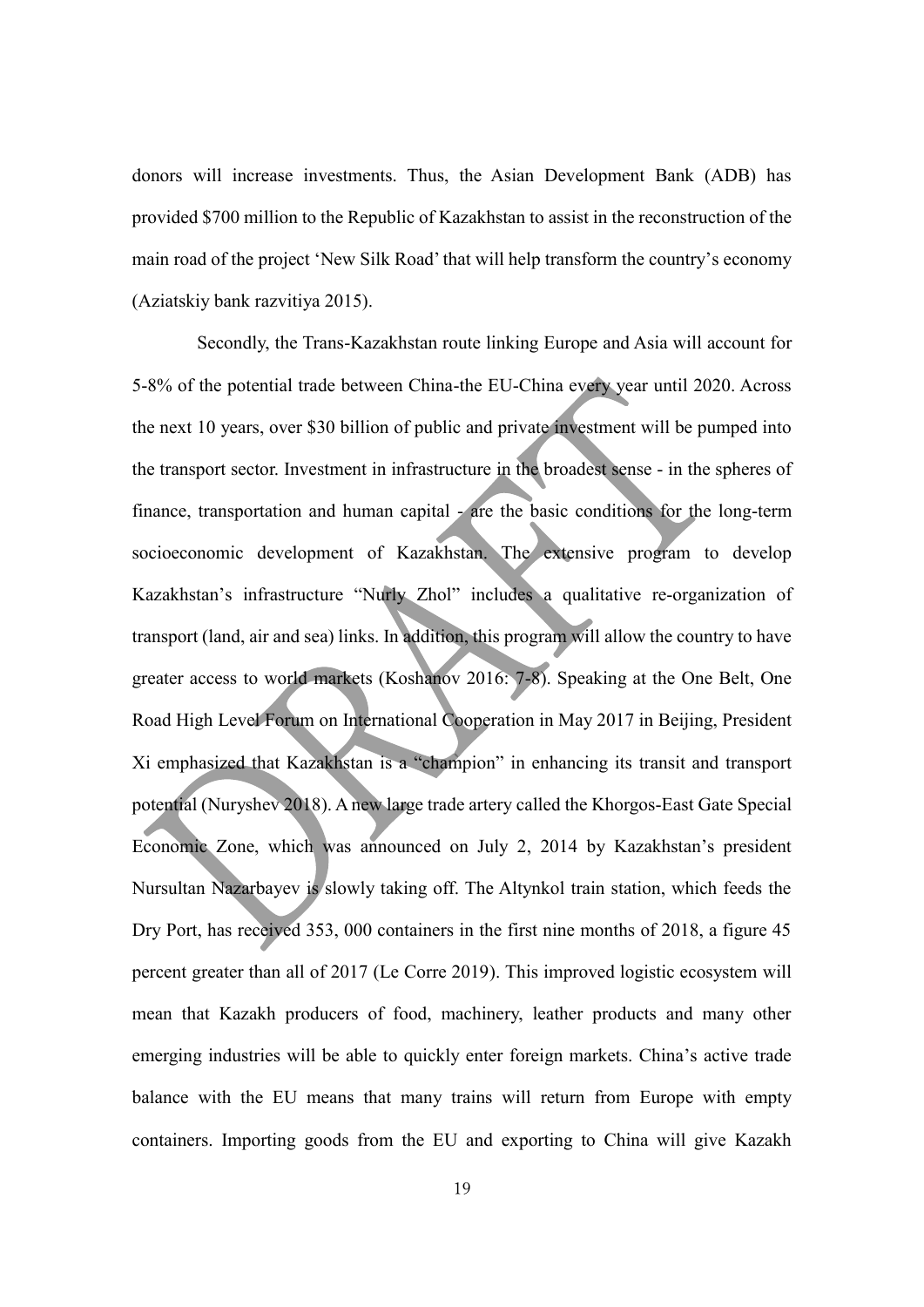producers the chance to reduce their transportation costs. A new network of industry can emerge along the New Silk Road and benefit the people of Central Asia (Kakova rol' Kazakhstana 2017).

Thirdly, the agriculture sector could prove profitable for Kazakhstan, with a potential market of more than a billion people. In an interview to a Kazakhstani newspaper, Chinese Ambassador, Zhang Hanhui noted, "Your food (wheat, flour, honey, vegetable oil, and especially meat) is needed in China. There is a deficit and a sense of demand. We are working to resolve all these problems, remove all obstacles and give the Chinese market the best possible access to Kazakhstani products". Most importantly, for these products, China's agriculture industry does not constitute serious competition like Russia (Shymshykov 2017). In his May 2017 keynote speech at the opening ceremony of the Belt and Road Forum (BRF) for International Cooperation in Beijing, Xi noted that for Kazakhstan and other Central Asian countries alone, customs clearance time for agricultural produce exporting to China is cut by 90% (Xi 2017). In the same year, China imported wheat, sunflower seeds and other agricultural products from Kazakhstan, which exceeded 500, 000 tonnes, a comparable increase of 20 percent, which was a new and significant event in bilateral trade. In addition, in 2018, Kazakhstan became China's first trading partner in Central Asia and the second among Commonwealth of Independent States (CIS) countries (Zhang 2018).

Finally, the SREB provides Kazakhstan with other advantages such as diversification in the delivery of oil and gas to foreign markets. The strategy of Kazakhstan is to diversify routes and decrease its dependence on Russian-led pipelines, which can be seen as a Kazakhstani balancing tool that aims to limit Russia's power in the energy sector. Chinese companies have invested billions into pipelines that connect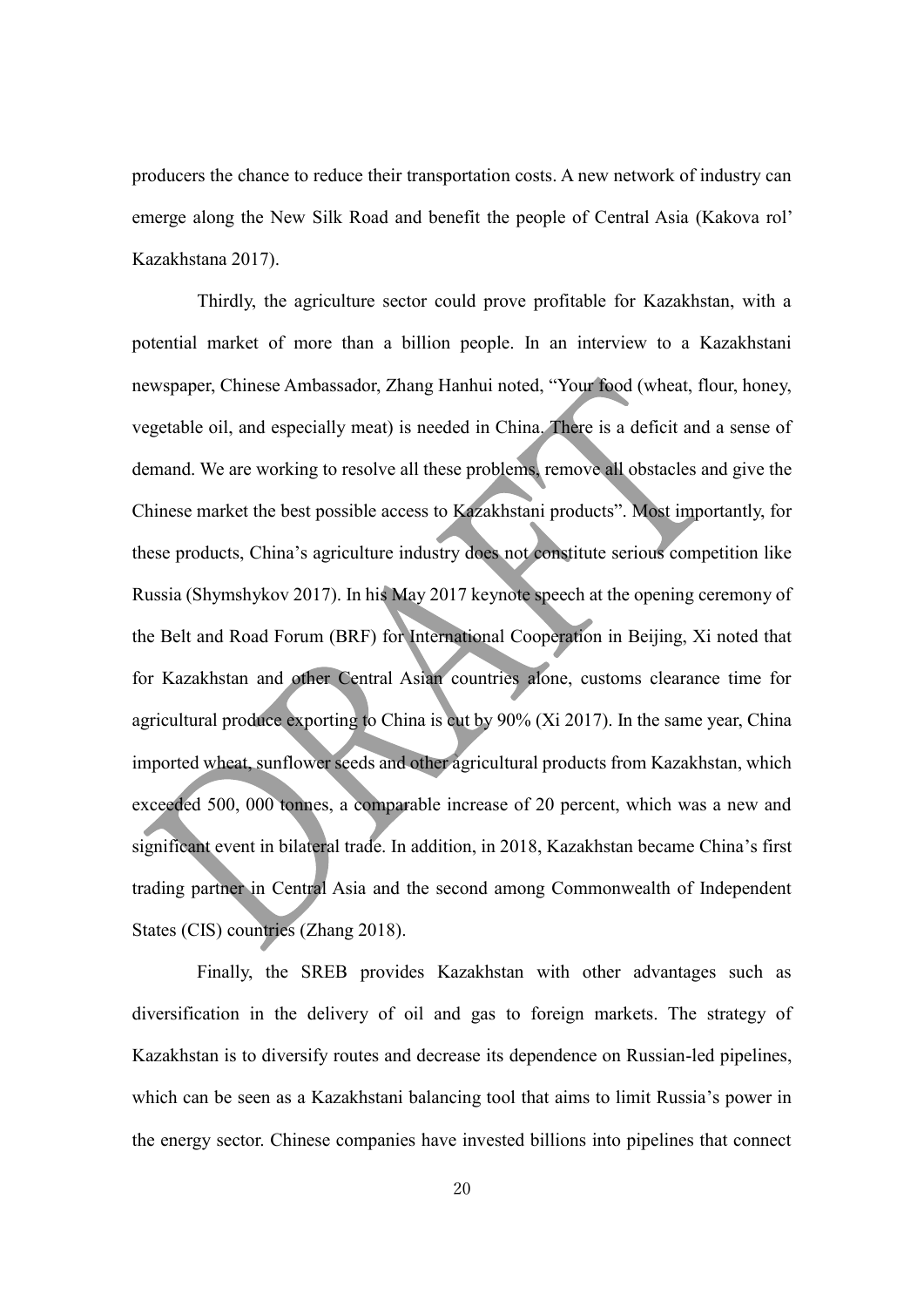Kazakh oil and gas to China. In an interview to the Chinese Channel CCTV, the President of Kazakhstan Nazarbayev said, "The SREB will allow Kazakhstan to enter the Caspian Sea. This lets us go south through Iran to the Persian Gulf. Last year, Turkey, Georgia, Azerbaijan, the Caspian Sea and Kazakhstan were linked. A special port at Kuryk, which sees cargo pass through to Caucasus and Turkey via the Bosporus to Europe. Such huge scale work has been carried out over several years. This is a very far-sighted idea that will work for the benefit of our people" (Prezident Kazakhstana Nursultan Nazarbayev 2018).

#### *Risks*

Along with the positive aspects of the creation of the New Silk Road, there are also dangers for Kazakhstan. As China is expanding its economic influence, Kazakhstan risks becoming too dependent on China economically and politically. As mentioned earlier, China is a major strategic partner of Kazakhstan with a trade turnover of nearly \$20 billion in 2018 (Han 2019). Beijing has also invested nearly \$30 billion in the country's mining, oil, transport, and agricultural sectors, and buys almost 25% of Kazakh oil output, with a reduced share going to Italy, the Netherlands, France and other European states (Le Corre 2018). According to Dosym Satpaev, a Kazakh political analyst and the Director of Kazakhstan Risk Assessment Group, the major risk is if Kazakhstan like Kyrgyzstan, Tajikistan or Turkmenistan comes to depend on Chinese loans, because China already occupies 40% of the external debt of Kyrgyzstan and China is their main creditor. In this regard, Kazakhstan also is at risk. The trade wars between the USA and the European Union have an impact on the investment capacity of the EU on Kazakhstan. Besides, investments in Kazakhstan are mainly in the oil and gas sector, other segments are not interesting for Western companies. Therefore, it is natural that Kazakhstan, within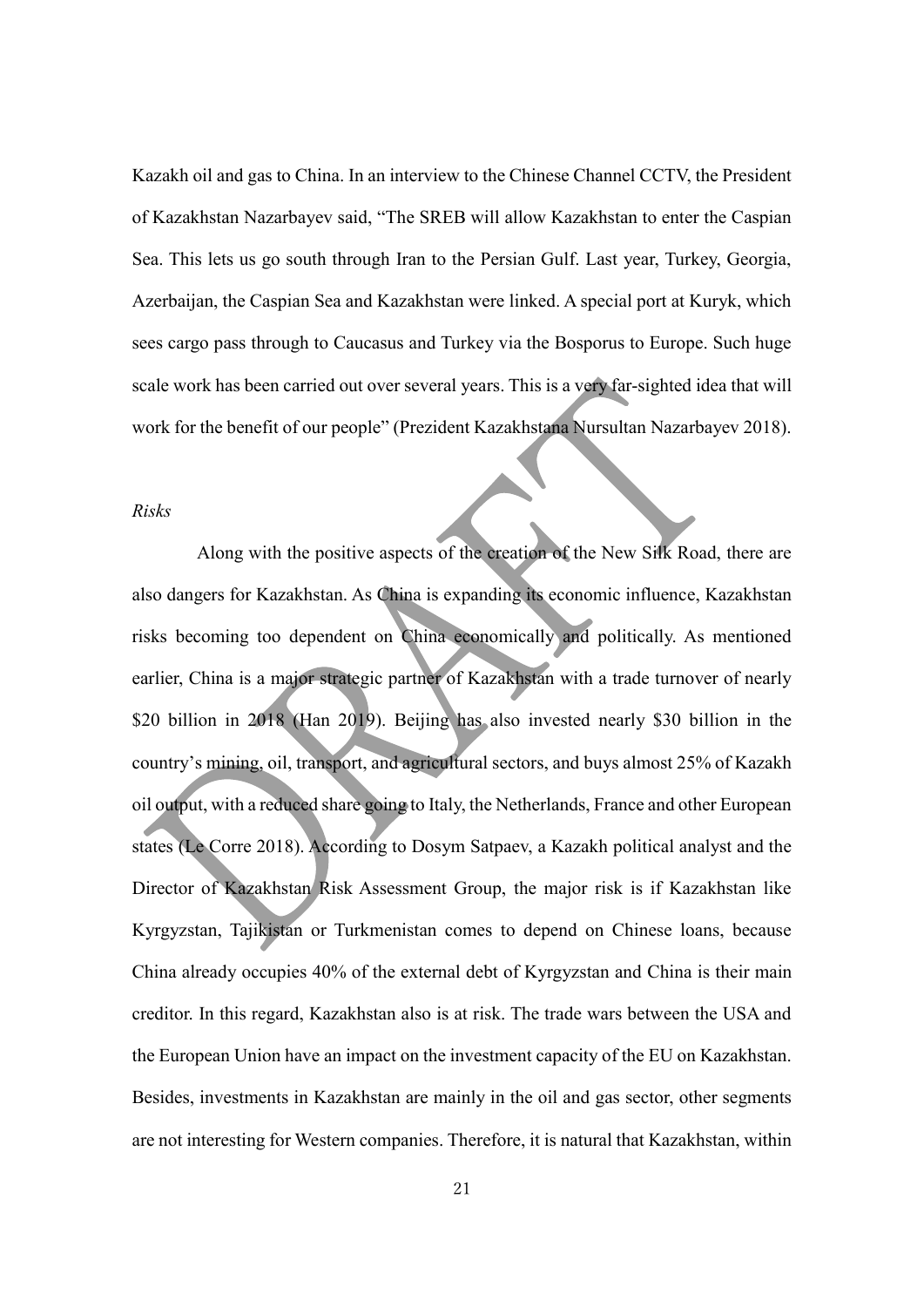the framework of its investment program, is trying to attract other investors, including in the financial segment. The Chinese are major investors because they have resources and the desire, and China is trying to come to those segments that are not yet occupied: this is the agriculture and financial sector. As China has already acquired Altyn Bank there is a high probability that China's financial presence will expand in the future. The Chinese are also actively involved in such areas as services, telecommunications and innovation. Nowadays, China is actively developing Chinese transnational and innovative corporations, such as Huawei. Therefore, there is the risk that in the absence of large flows of loans and investments from other regions of the world, Kazakhstan will have only one alternative – China. China is well aware that Central Asian states need the investments to develop their economy, and thus provides loans at very good interest rates and for a long time, as they did it in Tajikistan, in exchange for deposits. If the country is not able to pay China back, then China demands deposits, or agricultural land. In April 2016, there was a protest in Kazakhstan against the transfer of agricultural land to China, because there was a real risk that if Kazakhstan could not pay their loans, the Chinese could demand Kazakhstan's land. In Tajikistan, the government has already allocated certain land to the Chinese for a long-term lease of 49 years, certain land for agriculture. Moreover, in April 2018, in Tajikistan, the Chinese company have acquired the right to extract gold from the Upper Kumarg mine in exchange for building a power plant Dushanbe-2, which was a barter (Interview of author with Dosym Satpayev 2018). Thus, Kazakhstan needs to find a way to deal with its powerful neighbor's economical ambitions while benefiting from them.

Another risk is the liberalization of access for Chinese companies into national markets, which could lead to the failure of local companies in the competition with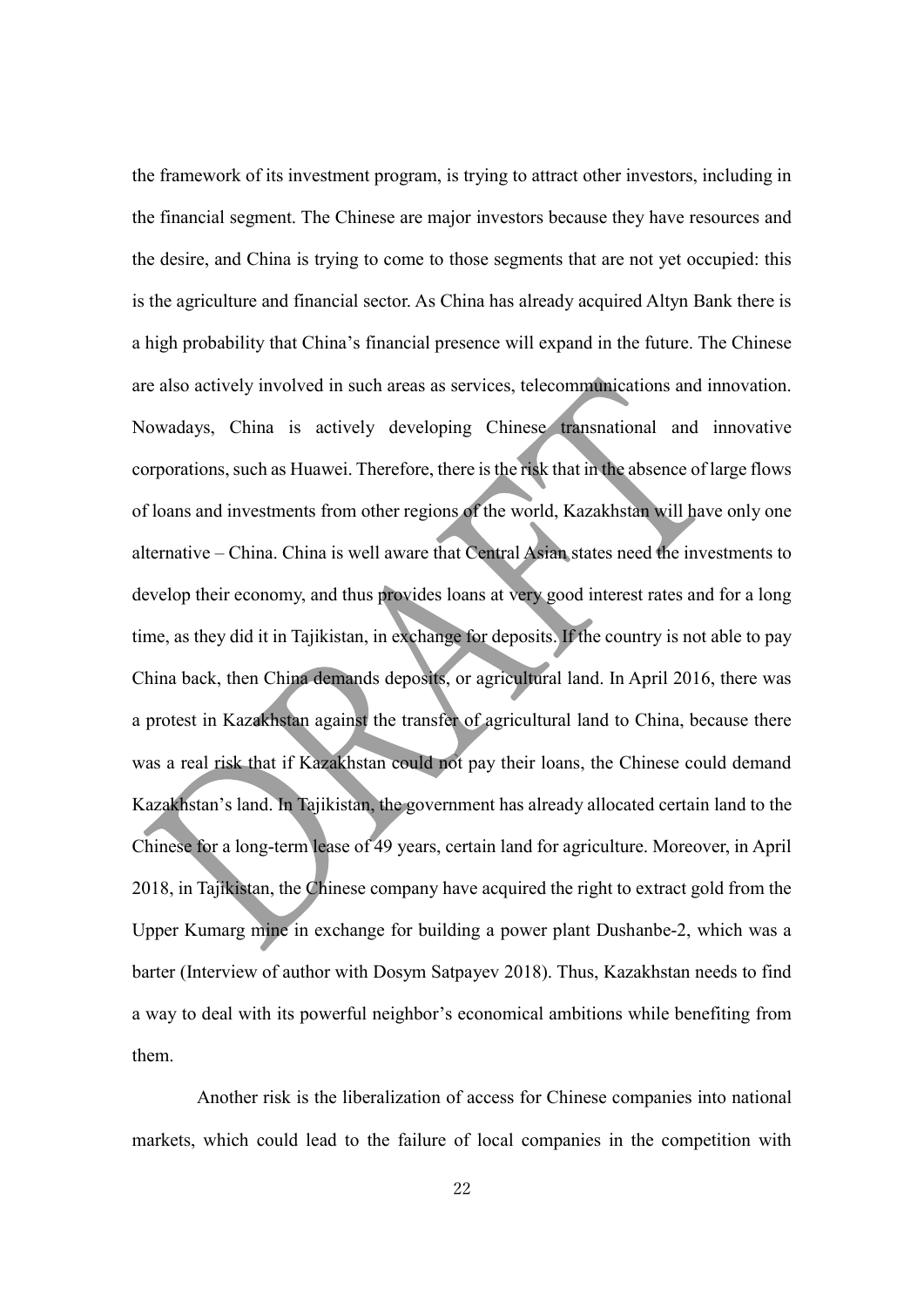Chinese companies because of the lack of access to cheaper credit, and consequently decreasing the capacity of local industry. For instance, in 2016, there was a negative attitude coming from both Kazakh officials and the expert community to transfer 51 types of production from China at a sum of \$26 billion (Zuenko 2018).

Integration in the framework of this project is connected to interaction with the huge continent of Asia, and will, along with the flow of goods also bring in waves of people, and migration, particularly from China. According to Azad Garibov, between 1993 and 1995, about 150 to 200 Chinese "tourists" entered Kazakhstan per day. Of these, 30 to 50 did not return to China, perhaps because they settled in Kazakhstan or moved to other countries such as Russia. Based on this, government of Kazakhstan estimated that between the early 1990s and the early 2000s, approximately 130,000-150,000 Chinese illegally stayed and worked in Kazakhstan. To tackle this issue of illegal migration, Astana tightened work permit and registration requirements by introducing a quota system for Chinese companies that wanted to hire Chinese workers. This resulted in decreasing the amount of illegal workers. Between 2002 and 2005, 5,800 Chinese citizens received a work permit, which amounts to 12 percent of all legal foreign labor in Kazakhstan. The Ministry of Internal Affairs of Kazakhstan announced that as of 2013, there were 25,600 legal foreign workers, of whom 5,300 (or 23 percent), were Chinese citizens. Though the issue with the illegal migration could be solved, in 2016 the number of Chinese legal workers has increased to 12,700 (or 34.5 percent) (Garibov 2018: 145). Thus, voices of the expert community call for the necessity of Kazakhstan to keep the situation with migration under control. Also, in the development of Kazakhstan industry, Chinese technologies will arrive and after the enterprises in Kazakhstan, Chinese workers will come and will threaten the livelihoods of local workers.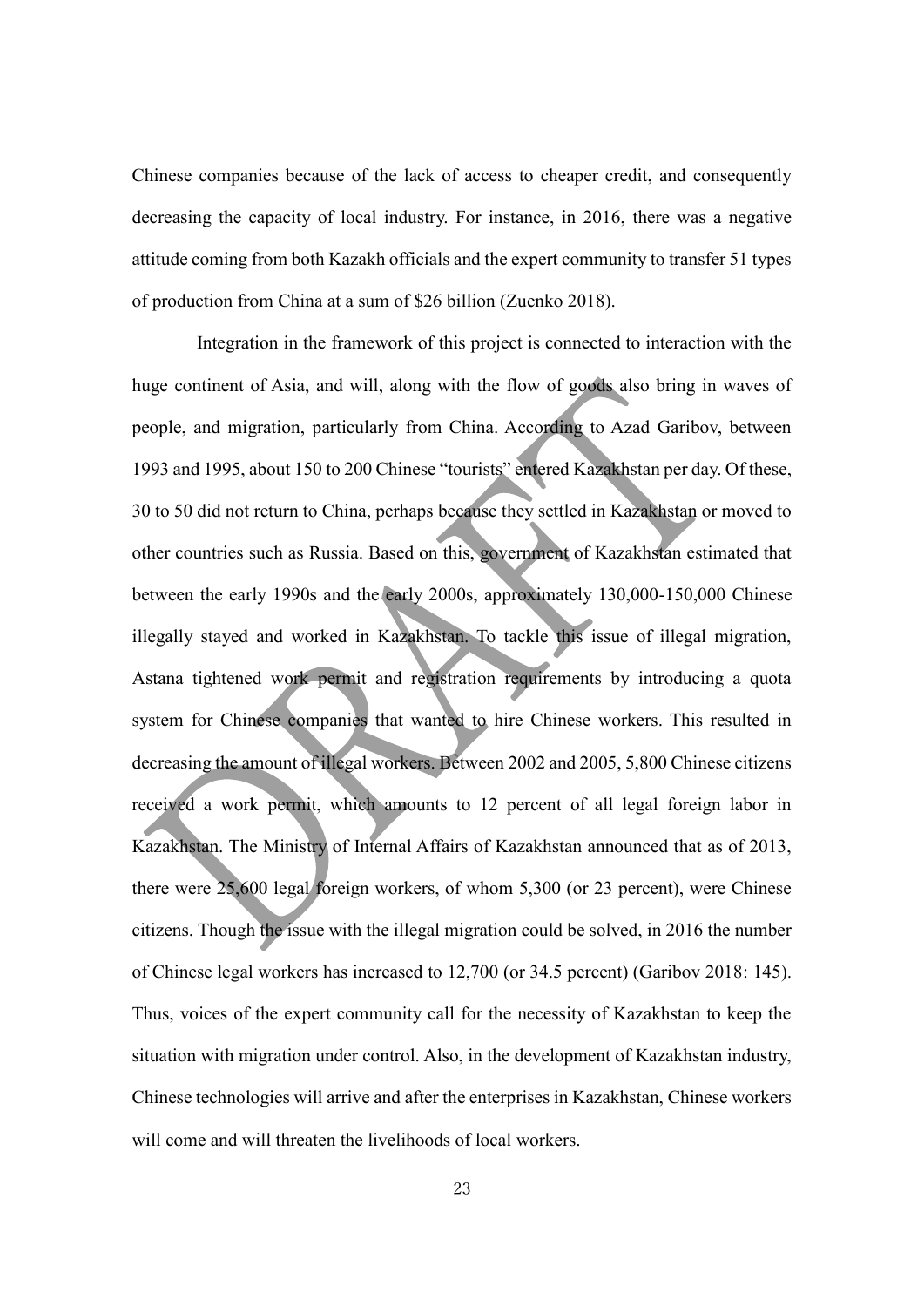Moreover, China, through this project will be able to increase its economic strength and receive advanced technology from all over the world. Kazakhstan, as a transit country, will not have access to these new technologies. As is known, the construction of the final product directly contributes to the growth of economic power, to the continuous development of GDP. Thus, Kazakhstan could be left behind in the wake of the giant economic growth of China.

Besides, repayments to Chinese creditors are also a risk because they increase Central Asian states' debt exposure to a single country rather than the multilateral organization as IMF or WB. As such, Kazakhstan must take into consideration all the advantages and disadvantages of this mammoth undertaking in order to maximize the benefits it can obtain from this cooperation. Kazakhstan will develop and strengthen if it succeeds in considering all the risks and challenges regarding the "New Silk Road' project.

#### **Conclusion**

During the Soviet Union, all the production enterprises were under the control of the Central Government – Moscow. Thus, even though Kazakhstan became politically independent state after the collapse of the Soviet Union, it was economically dependent on Russia. In 1994, Nazarbayev proposed the creation of a Eurasian Union, which was an attempt to control Russia within this organization through cooperation with CIS countries, based on the model of the European Union. However, Nursultan Nazarbayev's initiative to create a Eurasian Union was rejected by some CIS countries. After 20 years, in 2010, Kazakhstan, Russia and Belarus have created a Eurasian Economic Union, which Nazarbayev believed would protect Kazakhstan's national interests. By creating a common economic space with Russia and Belarus, Kazakhstan expected to increase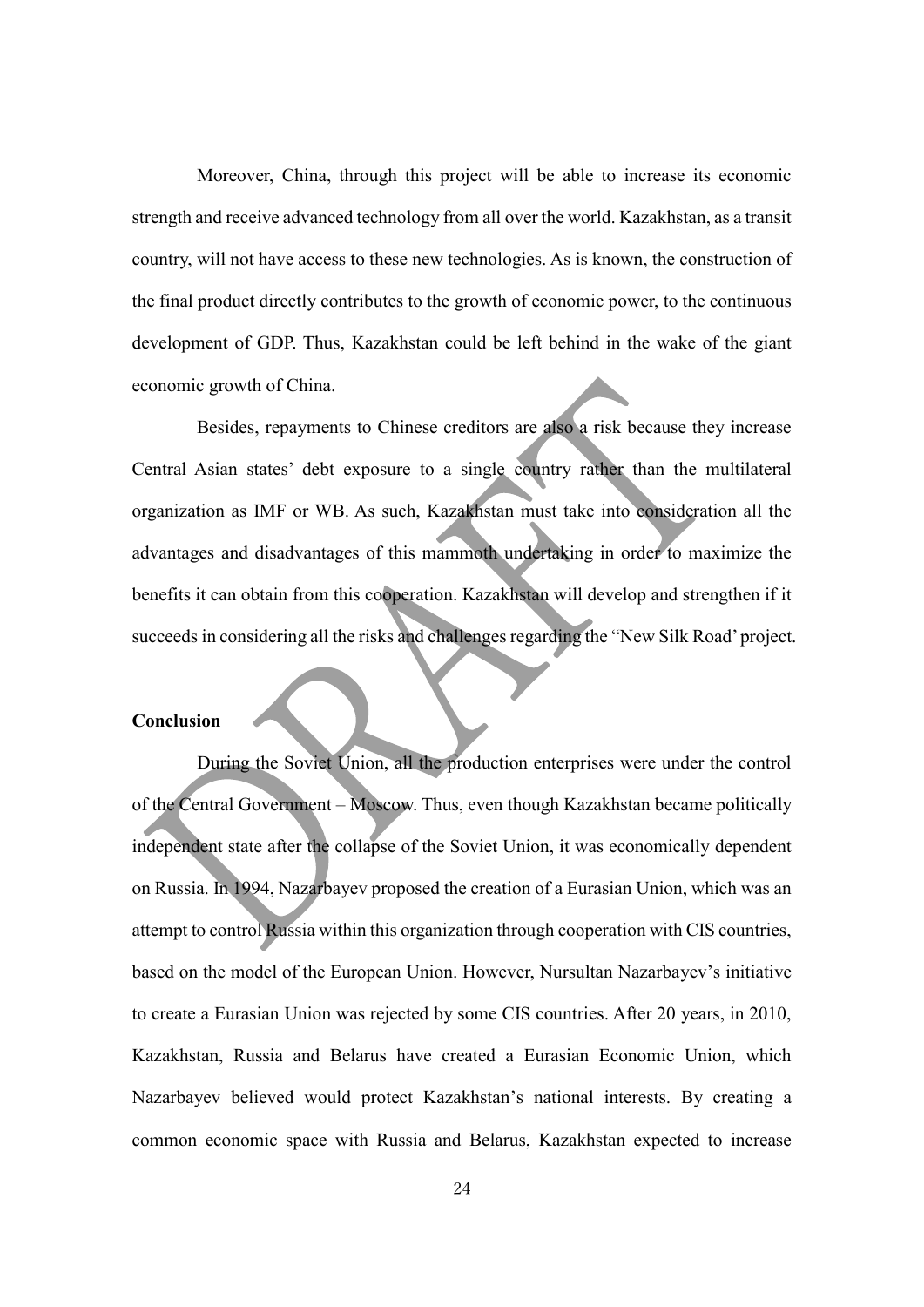production in the industrial sector, which will help to reduce dependence on oil and other natural resources. Kazakhstan wanted to use the Eurasian Customs Union as a platform for the diversification of Kazakhstan's economy. At the start of the Customs Union, there was a favorable impetus for a significant increase in Kazakhstan's exports to the market of the Customs Union. However, because Russian exports to Kazakhstan were primarily concentrated in such commodities as agricultural and non-agricultural, petrochemicals and metals, Kazakhstan did not move ahead and was stuck on the path of regression. Kazakhstan needed a fresh start that was brought by China's leader Xi Jinping.

Chinese investors were eager to develop transportation and logistics infrastructure of Kazakhstan and, China even established a special fund for the Silk Road in the amount of 40 billion US dollars, which will focus directly on the funding of projects, for which Kazakhstan holds a key geographic position.

China, the largest trade partner of Kazakhstan relies on the support of Kazakhstan in the implementation of the Silk Road project because the transportation of goods to Europe through Kazakhstan's territory is the shortest and cheapest route. These interests are mutually beneficial for Kazakhstan and China.

At the same time, there are risks for Kazakhstan in participating in the Silk Road Economic Belt. The major risk is the possible dependency on Chinese loans due to the economic recession in the West. Within the framework of its investment program, Kazakhstan attempts to attract other investors in different segments of the economy. However, in most cases, the Chinese are major investors because they have resources and the desire, and China is trying to come to those segments that are not yet occupied, that is the agriculture and financial sector. Another risk is the loss of control over the promotion of local companies due to the competition with Chinese companies. Along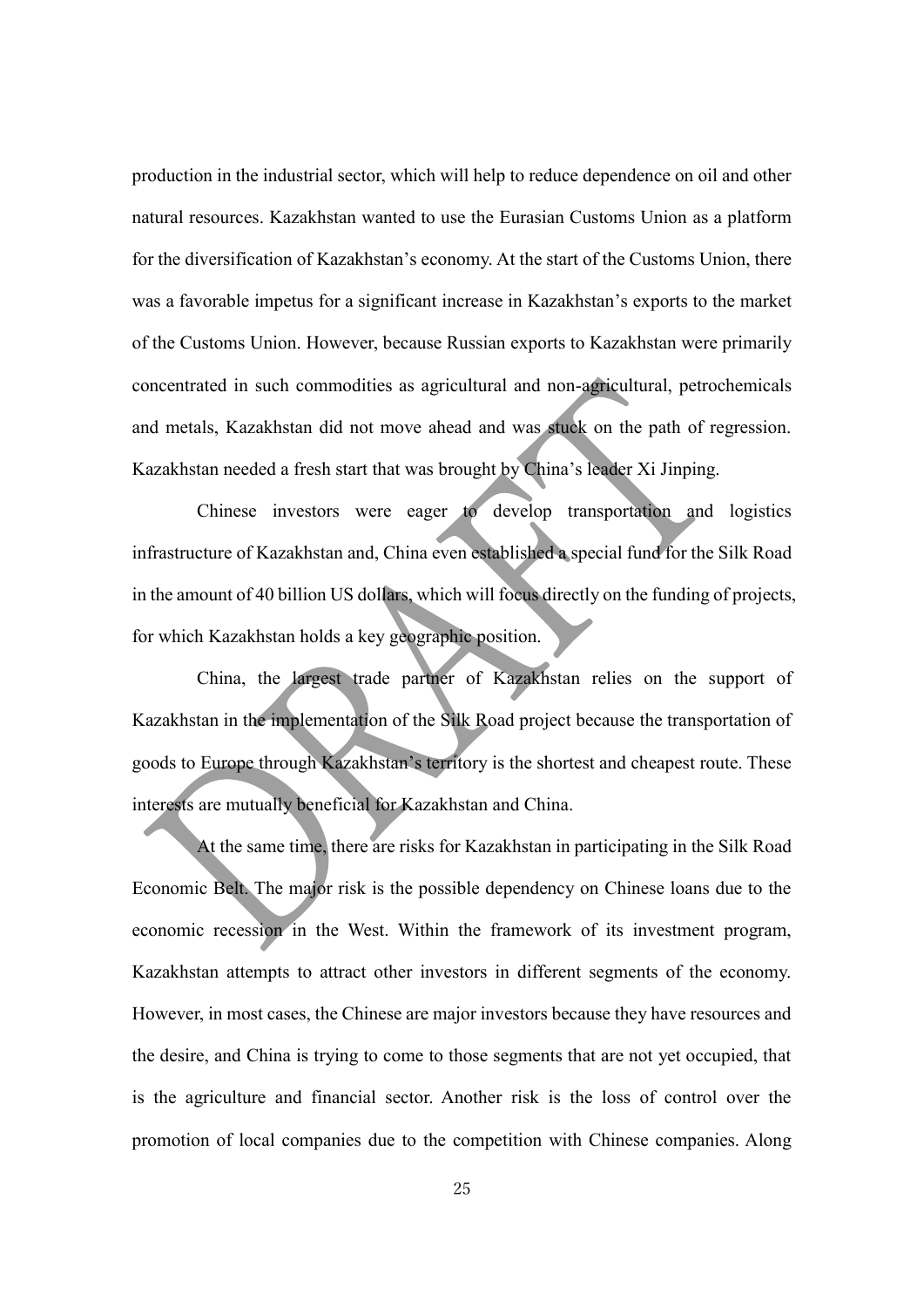with the flow of goods, there might be a flow of illegal migration from China. There are voices from the expert community that call for the necessity of Kazakhstan to keep the situation with migration under control. Also, in the development of Kazakhstan's industry, Chinese technologies will arrive and after the enterprises in Kazakhstan, Chinese workers will come and threaten the livelihoods of local workers.

However, overturning the agenda of cooperation with China is not of interest to Kazakhstan, Kazakhstan needs China as a counterweight to the influence of Russia and diversification of its oil routes. While Kazakhstan has achieved substantial results in attracting foreign investments into priority sectors, FDI and exports have still been highly concentrated in natural resources. Against this backdrop Kazakhstan needs to influence Chinese policy by persuading China to diversify the FDI into technological development of Kazakhstan. As such, Kazakhstan can get significant benefits from the SREB project.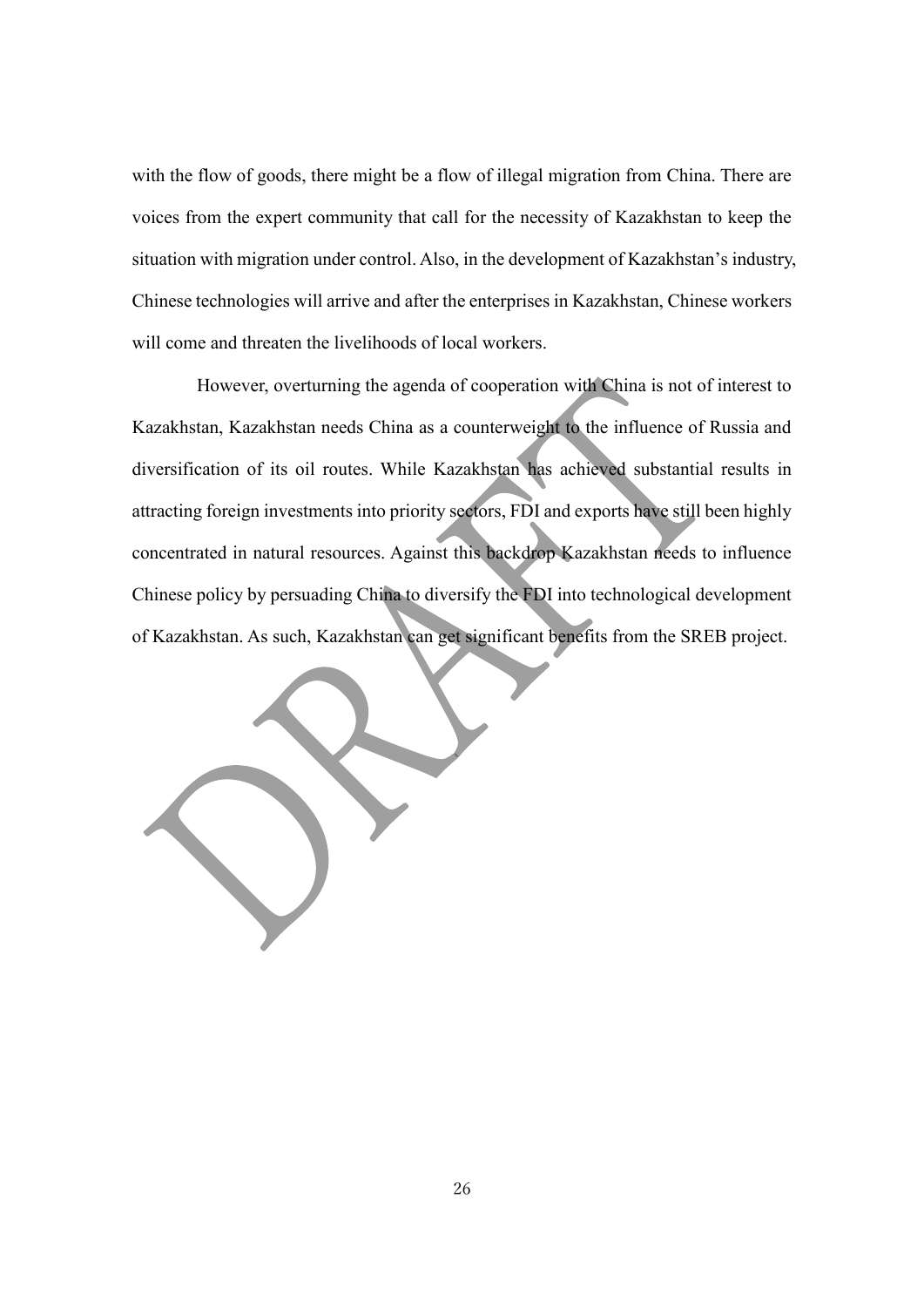#### **References:**

AIIB 2017. Aziatskiy bank infrastrukturnykh investitsiy, souchreditelem kotorogo yavlyaetsya Kazakhstan, poluchaet maksimal'niy kreditniy reyting agenstva Moody's. 03.07.2017. Accessed September 27, 2019. [http://economy.gov.kz/ru/news/aziatskiy](http://economy.gov.kz/ru/news/aziatskiy-bank-infrastrukturnyh-investiciy-souchreditelem-kotorogo-yavlyaetsya-kazahstan)[bank-infrastrukturnyh-investiciy-souchreditelem-kotorogo-yavlyaetsya-kazahstan](http://economy.gov.kz/ru/news/aziatskiy-bank-infrastrukturnyh-investiciy-souchreditelem-kotorogo-yavlyaetsya-kazahstan)

Akizhanov, S. 2015. V Astane mozhet byt' sozdan reginal'niy hab Aziatskogo banka infrastrukturnykh investitsiy – Kairat Kelimbetov. May 14, 2015. Accessed September 27, 2019. http://www.inform.kz/rus/article/2776271

Andreev, A. 2009. Rossiya i Kazakhstan v 1990-e gg: opyt sotrudnichestva. (Dissertation) Sankt-Peterburg. Acccessed December 11, 2018. [http://www.dslib.net/istoria](http://www.dslib.net/istoria-otechestva/rossija-i-kazahstan-v-1990-e-gg-opyt-sotrudnichestva.html)[otechestva/rossija-i-kazahstan-v-1990-e-gg-opyt-sotrudnichestva.html](http://www.dslib.net/istoria-otechestva/rossija-i-kazahstan-v-1990-e-gg-opyt-sotrudnichestva.html)

Aziatskiy bank razvitiya 2015. Aziatskiy bank razvitiya dast Kazakhstanu \$700 millionov na rekonstuktsiyu avtodorogi ot KNR do RF. Accessed September 27, 2019. http://titus.kz/print.php?id=8867

Bayazitova, A. 2015. Kitay predpochitaet Kazakhstan: Pochemu pryamie investitsii Podnebesnoi v Kazakhstan okazalis' v 10 raz vyshe, chem v Rossiyu? *Izvestiya*, February 19, 2015. Accessed September 26, 2019.<http://izvestia.ru/news/583155>

Customs Code 2010: "Customs Code of the Customs Union". Federal Customs Service. http://eng.customs.ru/attachments/article/1677/TRANSLATION%20CUC.pdf Accessed September 13, 2019.

Ekonomicheskiy koridor 2012. Ekonomicheskiy koridor "Noviy Shelkoviy Put. *KAZLOGISTICS*. Accessed September 27, 2019. [http://www.kazlogistics.kz/ru/media\\_center/interview/detail.php?id=577](http://www.kazlogistics.kz/ru/media_center/interview/detail.php?id=577)

Evraziyskaya ekonomicheskaya integratsiya (2005): "Tsifry i fakty. Istoriya Evraziyskoi Integratsii". [http://www.eurasiancommission.org/ru/Documents/EEC\\_dig\\_facts1.pdf](http://www.eurasiancommission.org/ru/Documents/EEC_dig_facts1.pdf) Accessed September 17, 2019.

Garibov, Azad. 2018. Contemporary Chinese Labor Migration and Its Public Perception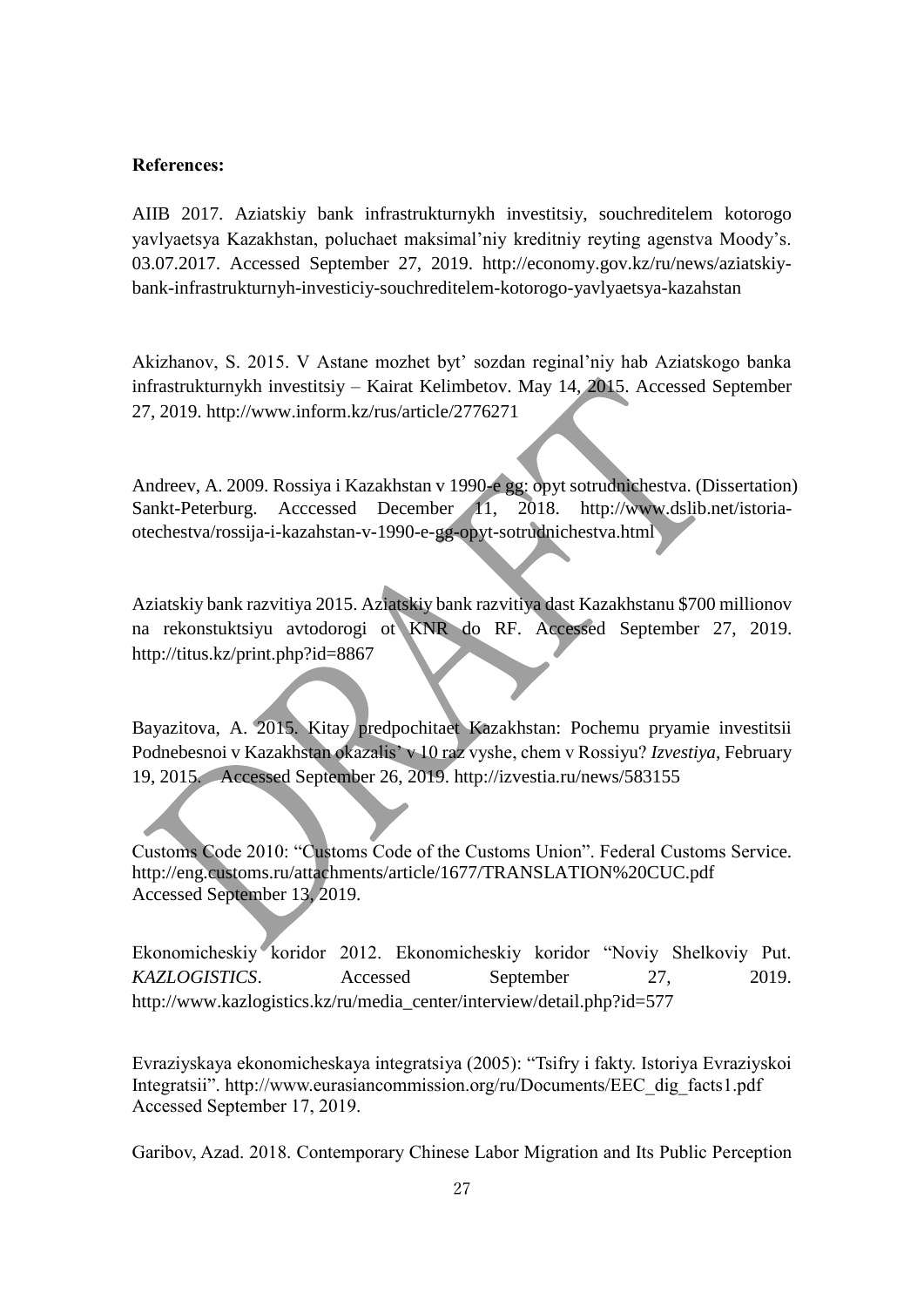in Kazakhstan and Kyrgyzstan in *China's Belt and Road Initiative and Its Impact in Central Asia*, ed. Laruelle Marlene. The George Washington University, Central Asia Program.

Gorst, I. 2011. "Putin's Eurasian Union: What's in it for Kazakhstan?" October 4. http://blogs.ft.com/beyond-brics/2011/10/04/eurasian-union-whats-in-it-for-kazakhstan/ Accessed September 21, 2019.

Han Zheng. 2019. Trade between Kazakhstan and China doubled in 2018. *Interfax*. Accessed September, 1, 2019. [https://www.interfax.kz/?lang=eng&int\\_id=21&news\\_id=37776](https://www.interfax.kz/?lang=eng&int_id=21&news_id=37776)

Interview of author with Dosym Satpayev 2018. September 4, 2018. Almaty city, Kazakhstan.

Isakova, A. and Plekhanov, A. 2012. "Customs Union and Kazakhstan's Imports". European Bank for Reconstruction and Development. [http://www.carecprogram.org/uploads/events/2012/16th-TPCC/EBRD-WPMay2012-](http://www.carecprogram.org/uploads/events/2012/16th-TPCC/EBRD-WPMay2012-Customs-Union-and-Kazakhstans-Imports.pdf%20Accessed%20September%2023) [Customs-Union-and-Kazakhstans-Imports.pdf Accessed September](http://www.carecprogram.org/uploads/events/2012/16th-TPCC/EBRD-WPMay2012-Customs-Union-and-Kazakhstans-Imports.pdf%20Accessed%20September%2023) 23, 2019.

Isakova, A., Koczan, Z. and Plekhanov, A. (2013). "How much do tariffs matter? Evidence from the Customs Union of Belarus, Kazakhstan and Russia". *Working Paper, No. 154*.

European Bank for Reconstruction and Development. <http://www.ebrd.com/downloads/research/economics/workingpapers/wp0154.pdf> Accessed September 23, 2019.

Kakova rol' Kazakhstana 2017. Kakova rol' Kazakhstana v Novom Shelkovom Puti i kakova vazhnost' edinogo videniya na puti k novym vozmozhnostyam? *Forbes Kazakhstan*. 25.09.2017. Accessed September 27, 2019. [https://forbes.kz/finances/markets/kazahstan\\_i\\_novyiy\\_shelkovyiy\\_put/](https://forbes.kz/finances/markets/kazahstan_i_novyiy_shelkovyiy_put/)

Kaukenov, A. 2017. Novie otnosheniya s Kitaem: Odin poyas – odin put'. *Transformatsiya Ekonomiki Kazakhstana*. Fond imeni Konrada Adenauera, Astana. Accessed September 26, 2019.

[http://www.kas.de/wf/doc/kas\\_49009-1522-39-30.pdf?170703085431](http://www.kas.de/wf/doc/kas_49009-1522-39-30.pdf?170703085431)

Koshanov, A. 2016. Edinyi Poyas "Shelkovogo Puti" i Perspektivy Formirovaniya Ob'yedinennogo Evraziyskogo Ekonomicheskogo Soobshestva. *Obshestvo i Ekonomika*, No.4. Accessed September 1, 2019. https://inecon.org/docs/Koshanov\_SE\_4\_2016.pdf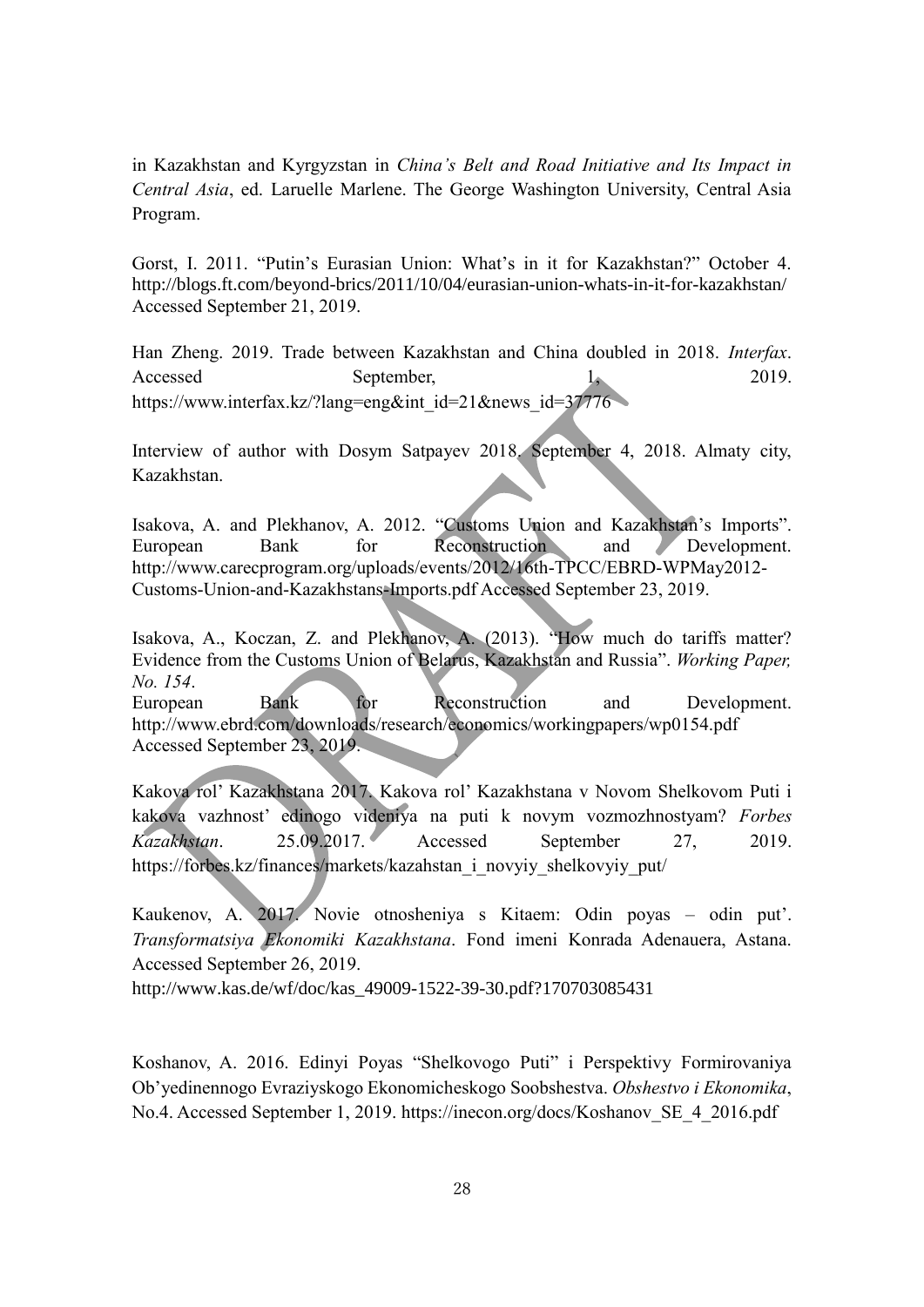Kubicek, P. 2013. Energy politics and geopolitical competition in the Caspian Basin. *Journal of Eurasian Studies*. Volume 4, Issue 2, July. pp. 171-180. Accessed September 5, 2019.<http://www.sciencedirect.com/science/article/pii/S1879366513000171>

Kuda poidut 2015. Kuda poidut \$14 milliardov kitayskikh investitsii v Kazakhstan? February 19, 2015. Accessed September 27, 2019. [http://forbes.kz/finances/investment/zolotoy\\_dojd\\_iz\\_podnebesnoy](http://forbes.kz/finances/investment/zolotoy_dojd_iz_podnebesnoy)

Kudaibergenov, O. 2013. "Komu v TS zhit' horosho?" April 19. <http://www.zonakz.net/articles/66530> Accessed September 5, 2019.

Laruelle, M. 2018. China's Belt and Road Initiative. Quo Vadis? *China's Belt and Road Initiative and Its Impact in Central Asia*. The George Washington University, Central Asia Program, Washington. D.C.

Laumulin, M. 2004. Monogovektornost' vneshnei politiki Kazakhstana – plyusov bol'she, chem minusov. 01.03.2004. Accessed September 30, 2019. <http://www.centrasia.ru/newsA.php?st=1078126740>

Le Corre, Philippe. 2019. Kazakhs Wary of Chinese Embrace as BRI Gathers Steam. February 28, 2019. Harvard Kennedy School, Belfer Center for Science and International Affairs. Accessed September 30, 2019. [https://www.belfercenter.org/publication/kazakhs-wary-chinese-embrace-bri-gathers](https://www.belfercenter.org/publication/kazakhs-wary-chinese-embrace-bri-gathers-steam)[steam](https://www.belfercenter.org/publication/kazakhs-wary-chinese-embrace-bri-gathers-steam)

―― 2018. Kazakhstan must look beyond the Belt and Road. *Nikkei Asian Review*. May 4, 2018. Accessed September 30, 2019. [https://asia.nikkei.com/Opinion/Kazakhstan](https://asia.nikkei.com/Opinion/Kazakhstan-must-look-beyond-the-Belt-and-Road2)[must-look-beyond-the-Belt-and-Road2](https://asia.nikkei.com/Opinion/Kazakhstan-must-look-beyond-the-Belt-and-Road2)

Likhachyov, M. 2014. "Kazakhstan v Tamozhennom Soyuze". October 31. Rossiyskii Institut Strategicheskikh Issledovanii.<https://riss.ru/analitycs/6713/> Accessed September 7, 2019.

Miller, T. 2017. *China's Asian Dream: Empire Building Along the New Silk Road*. Zed Books.

Miras, A. 2015. Strategiya ekonomicheskogo poyasa Shelkovogo puti. 08.12.2015.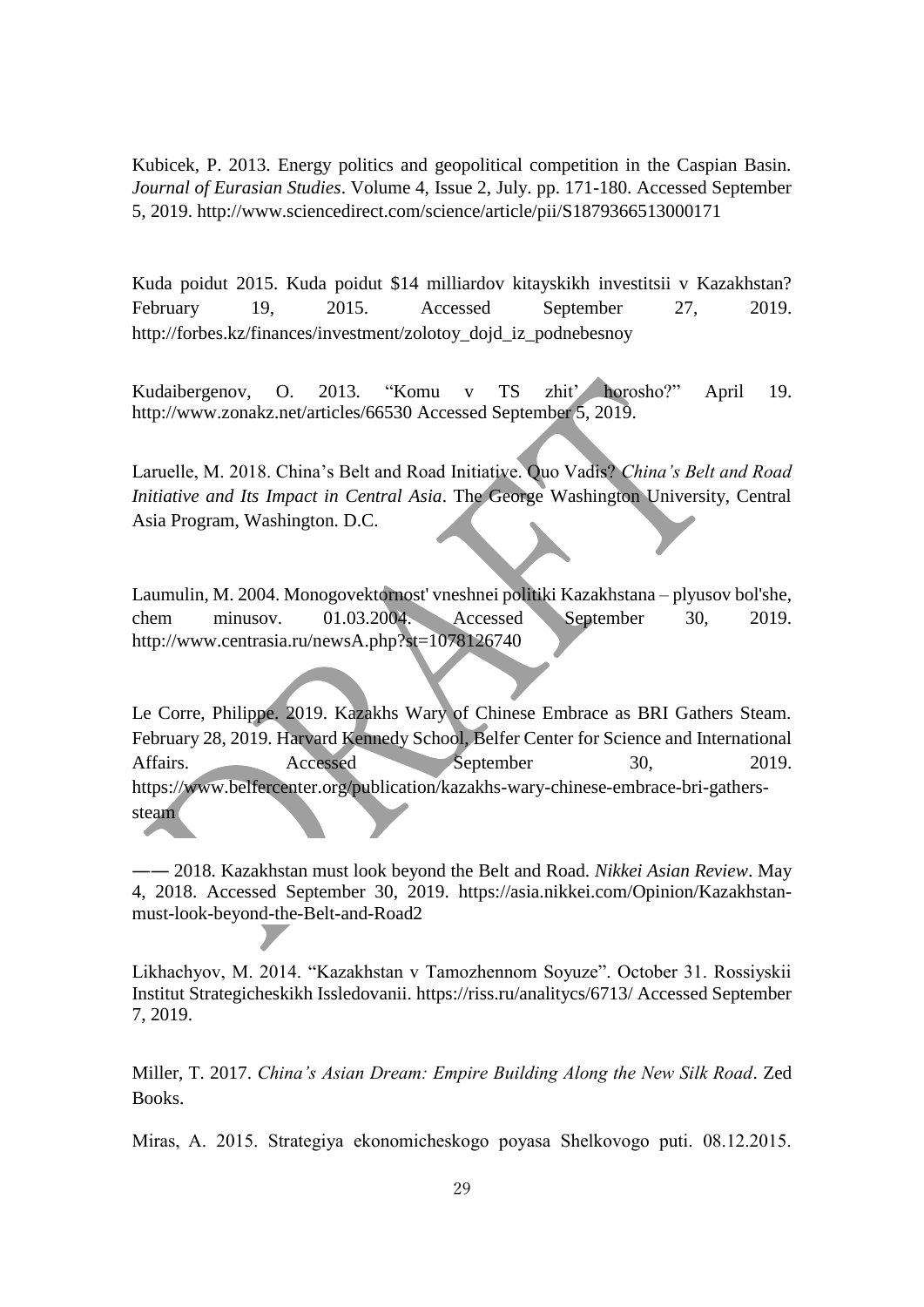*BNEWS. KZ*. Accessed September 3, 2019. https://bnews.kz/ru/analysis/reviews/strategiya\_ekonomicheskogo\_poyasa\_shelkovogo\_ puti\_

Nazarbayev, N. 1997. *Evraziyskii Soyuz: Idei, Praktika, Perspektivy (1994-1997)*. Moskva.

―― 2004. Rech': "Regional'naya integratsiya i evraziystvo". *Kazakhstanskaya Pravda*, April 3. Astana.<http://www.centrasia.ru/newsA.php?st=1080983880> Accessed September 28, 2019.

―― 2011. "Evraziyskii Soyuz: ot idei k istorii budushego", *Izvestiya*, October 25. <http://izvestia.ru/news/504908> Accessed September 28, 2019.

―― 2012. Nazarbayev predlozhil investoram realizovat' v Kazakhstane proekt Shelkoviy put. 23.05.2012. Accessed September 27, 2019. http://russian.people.com.cn/31519/7824445.html

―― 2015. Nazarbayev predlozhil sozdat' Evraziyskiy transkontinental'niy koridor. *Interfax*, May 25, 2015. Accessed September 27, 2019. [https://www.interfax.kz/?lang=rus&int\\_id=10&news\\_id=10911](https://www.interfax.kz/?lang=rus&int_id=10&news_id=10911)

Noonan, J. (2016). "The Future of Kazakhstan's Multi-Vector Policy". Center on Global Interests (CGI). April 28, 2016. [http://globalinterests.org/2016/04/28/the-future-of](http://globalinterests.org/2016/04/28/the-future-of-kazakhstans-multi-vector-policy/)[kazakhstans-multi-vector-policy/](http://globalinterests.org/2016/04/28/the-future-of-kazakhstans-multi-vector-policy/) Accessed September 29, 2019.

Nuryshev, Shakhrat. 2018. Kazakhstan and China: Strategic Partnership and Good-Neighborliness. The Ministry of Foreign Affairs of the Republic of Kazakhstan. 14.09.2018. Accessed September 30, 2019. [http://mfa.gov.kz/en/content-view/shakhrat](http://mfa.gov.kz/en/content-view/shakhrat-nuryshev-kazakhstan-and-china-strategic-partnership-and-good-neighborliness)[nuryshev-kazakhstan-and-china-strategic-partnership-and-good-neighborliness](http://mfa.gov.kz/en/content-view/shakhrat-nuryshev-kazakhstan-and-china-strategic-partnership-and-good-neighborliness)

Portnikov 1994. "Nazarbayev v Kieve". *Nezavisimaya gazeta*. January 22.

Prezident Kazakhstana Nursultan Nazarbayev 2018. Nazarbayev nazval velikoi initsiativu sozdaniya ekonomicheskogo poyasa Shelkovogo Puti. Interview Kitayskomu telekanalu CCTV. 16.02.2018. *Zakon.kz.* Accessed September 28, 2019. https://www.zakon.kz/4904367-nazarbaev-nazval-velikoy-initsiativu.html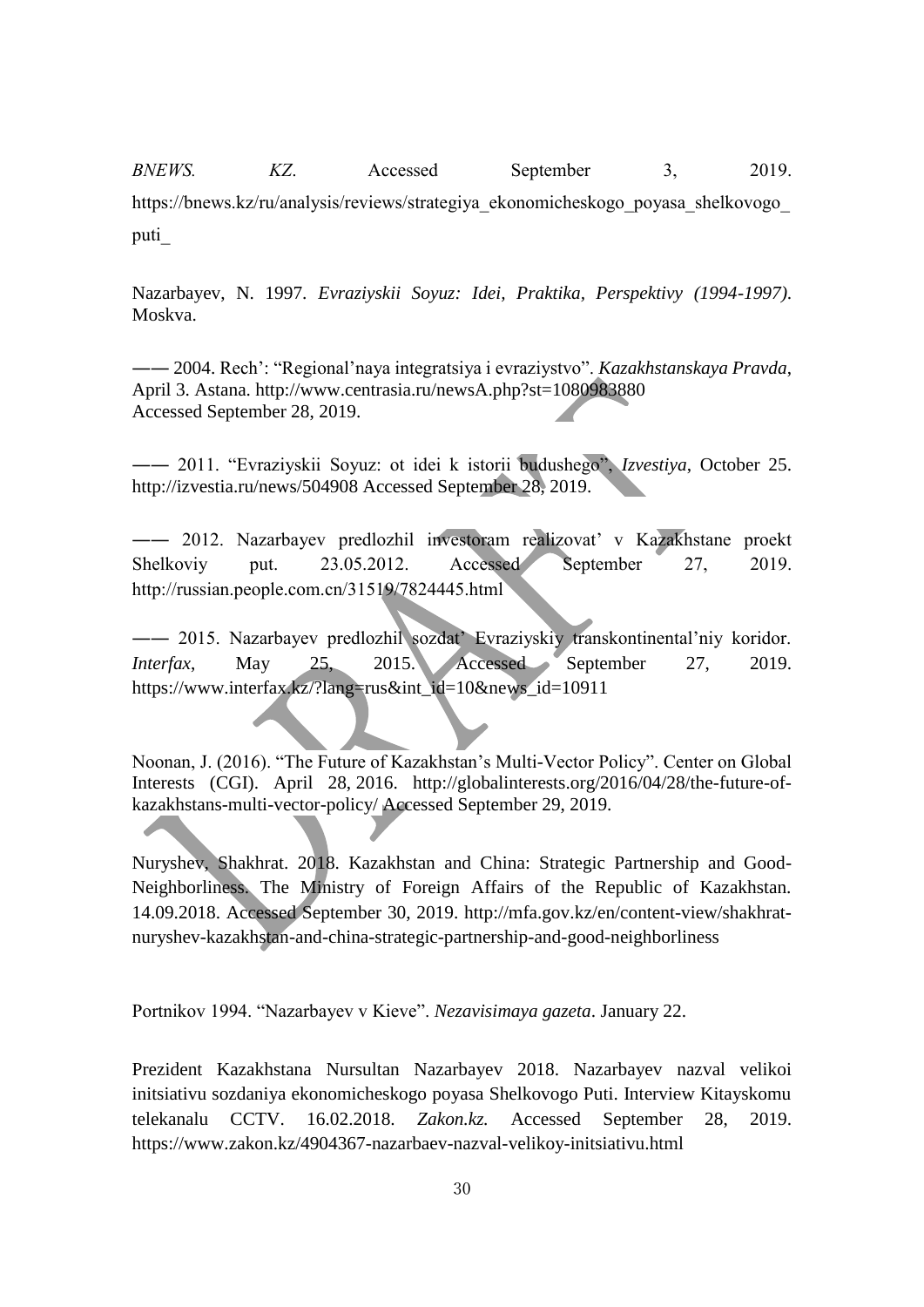Shymshykov, Zh. 2017. Perspektivy Ekonomicheskogo poyasa "Shelkoviy Put''. *Kazpost.Wordpress*. 04.05.2017. Accessed September 27, 2019. <https://kazpost.wordpress.com/2017/05/04/perspectiv-econom/>

Syroezhkin, K. 2015. Deystvuyushie i novye proekty ukrepyat sotrudnichestvo RK i KNR. *Today.KZ*, April 13, 2015. Accessed September 25, 2019. http://today.kz/news/kazakhstan/2015-04-13/611169-dejstvuusie-i-novye-proektypozvolat-narastit-potencial-sotrudnicestva-kazahstana-i-kitaa-konstantin-syroezkin/

Tarr, D. 2012. "The Eurasian Customs Union among Russia, Belarus and Kazakhstan: Can it succeed where its predecessor failed?" *CEFIR Policy Paper Series*, No.37. Centre for Economic and Financial Research at New Economic School. http://papers.ssrn.com/sol3/papers.cfm?abstract\_id=2185517 Accessed September 26, 2019.

The speech of Nazarbayev 2012: The speech of Nazarbayev in Cambridge University. July 26, 2012. *Kogda mysl' – material'na*. Elbasy Kitaphanasy.

Tret'ya prezentatsiya 2015. Tret'ya sovmestnaya kazakhstansko-kitayskaya prezentatsiya po privlecheniyu torgovykh partnerov i investorov v proekty, realizuemie na territorii MTsPS "Khorgs". 23.05.2014. Accessed September 30. 2019. [http://www.mcps](http://www.mcps-khorgos.kz/kz/node/767)[khorgos.kz/kz/node/767](http://www.mcps-khorgos.kz/kz/node/767)

V Almaty 2015. V Almaty obsudili usloviya sozdaniya Aziatyskogo banka infrastrukturnykh investitsiy. 30.03.2015. Accessed May 27, 2019. http://meta.kz/novosti/economy/967817-v-almaty-obsudili-usloviya-sozdaniyaaziatskogo-banka-infrastrukturnyh-investiciy.html

Vystuplenie Nazarbayeva 2014: Vystuplenie Nazarbayeva v Moskovskom Gosudarstvennom universitete. April 28, 2014. http://www.akorda.kz/ru/events/international\_community/foreign\_visits/vystuplenie-vmoskovskom-gosudarstvennom-universitete-imeni-mv-lomonosova Accessed September 21, 2019.

Wang, H., Sun, Zh., Zhao, Ch., Wu, H. 2014. Si chou zhi lu jing ji dai gou xiang de bei jing, qian zai tiao zhan he wei lai zou shi. *Russian Central Asian & East European Market*, Vol. 4.